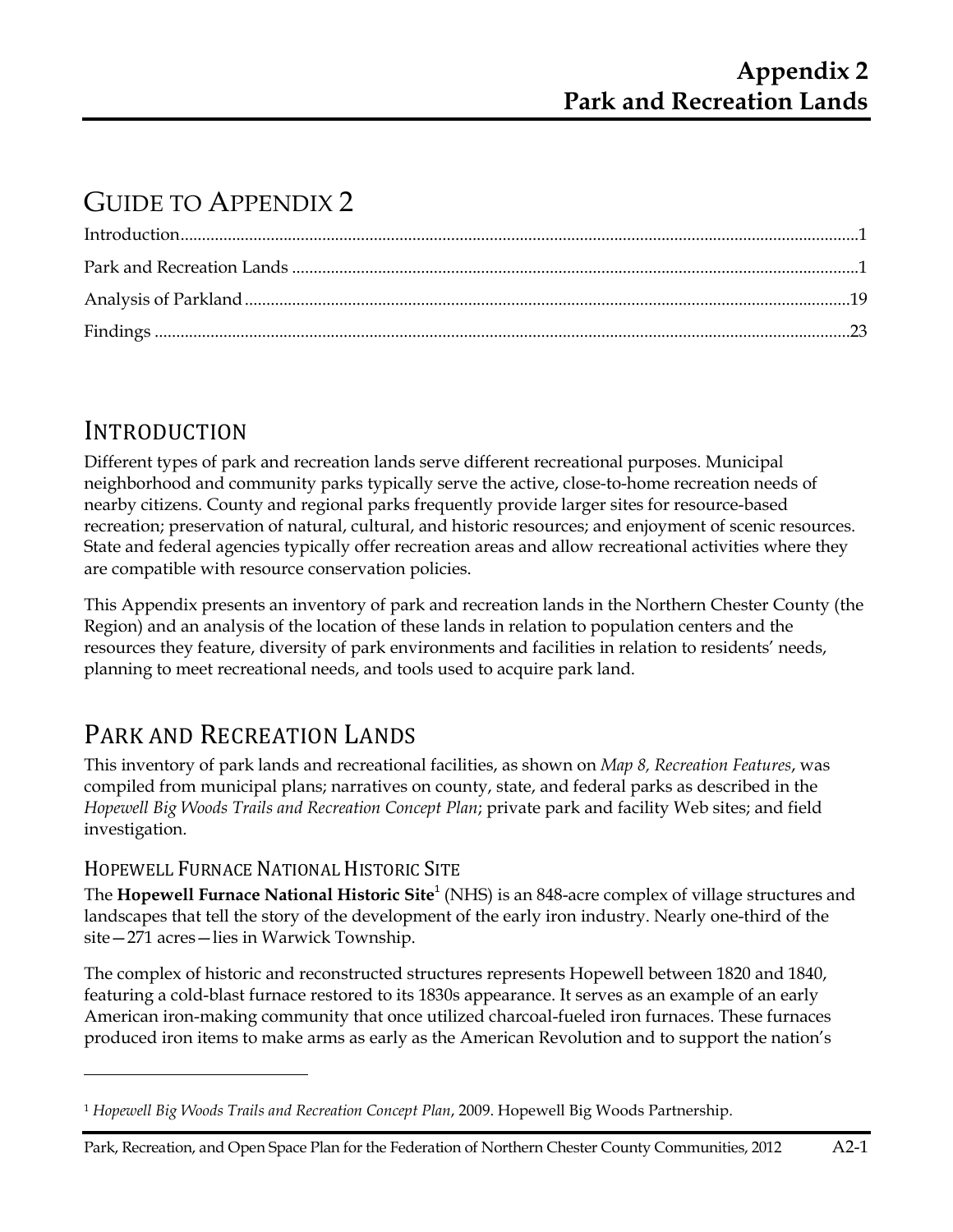growth during the late eighteenth and early nineteenth centuries. Remnants of the iron industry are evident in the landscape, and include earthworks such as colliers' pits and built structures.

Hopewell Furnace NHS features a visitor center hosting museum exhibits, restrooms, a bookstore, audio-visual programs and staff who inform and orient visitors to the site. Outdoors, 70 miles of blazed trails wind throughout the site and connect hikers with neighboring French Creek State Park. Bicycling is allowed on the site's paved roads. Much of the surrounding landscape is protected today as the French Creek State Park, State Game Lands 43, and the Crow's Nest Preserve. In addition, the Horse-Shoe Trail passes through the site.

Hopewell Furnace NHS currently serves a great number of interpretive functions. It represents the only assemblage of buildings, in one location, that characterize the form and arrangement typical of eighteenth- century iron plantations. The site explores the lives of ironmasters Mark Bird and Clement Brooke, provides a characterization of Iron Plantation life, and provides the only opportunity within the region to see all of the components necessary to eighteenth-century iron production in one place. It is also an excellent place to interpret African American resources such as Sixpenny Village and the contribution of African Americans to the region's iron industry.

*The Hopewell Big Woods Trails and Recreation Concept Plan2* identifies various opportunities to expand or enhance interpretation of the iron industry at or in the vicinity of Hopewell Furnace NHS:

- The *Hopewell Furnace NHS General Management Plan* suggests reorienting access to the park from the south, which would have been the historical entry point to the furnace.
- Diversifying the set of forest stands—also important to maintaining healthy and diverse ecosystems—would suggest the historical approach to forest management in the interest of fueling the furnace. This diversification would occur through managing for different age stands and leaving down and dead woody debris and cavities for nesting animals. A working demonstration of the 30-year rotation system is possible.
- During summer months, costumed historical interpreters demonstrate, describe, and tell the story of Hopewell's iron-making years (1771-1883) and depict village occupations. Lumber carving and producing charcoal on a small scale are activities that could be part of the hands-on approach appropriate to this former Recreation Demonstration Area.
- Hopewell Furnace NHS could be one of five venues to tell the conservation story, along with Crow's Nest Preserve, Welkinweir, French Creek State Park, and Birdsboro Waters.
- Nature walks and talks at French Creek State Park and Hopewell Furnace NHS could be expanded in partnership with the Natural Lands Trust.

## SCHUYLKILL RIVER NATIONAL AND STATE HERITAGE AREA

Like other National Heritage Areas, the **Schuylkill River National and State Heritage Area** is recognized for its unique qualities, resources, and historical significance to America's past. Its designation acknowledges the Schuylkill River Valley as the birthplace of several movements that shaped the nation, fueled its growth, and reclaimed its future. Along these riverbanks, the American,

 $\overline{\phantom{a}}$ 

<sup>2</sup> Ibid.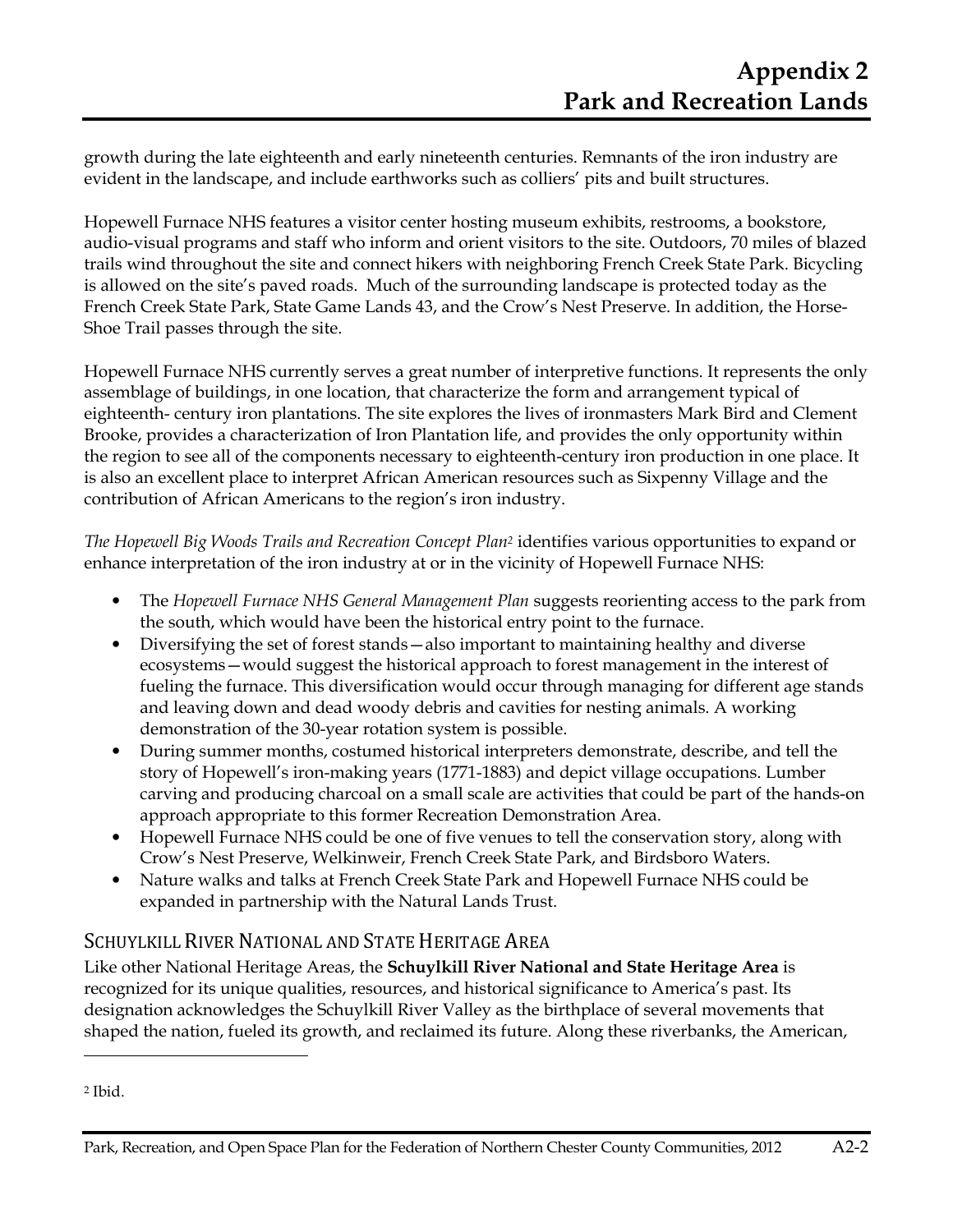Industrial, and Environmental Revolutions were born. The Heritage Area was designated a State Heritage Area by the Commonwealth of Pennsylvania in 1995 and a National Heritage Area (NHA) by Congress in 2000. It encompasses lands from Ashland and Tamaqua in Schuylkill County, along the 128-mile river and throughout most of Berks County, from portions of Chester and Montgomery counties, and from the City of Philadelphia. In addition to the Hopewell Furnace National Historic Site, this Schuylkill River NHA is also home to the Valley Forge National Historic Park and Independence National Historic Park.

Designation as a heritage area does not represent federal land ownership. Instead, it recognizes the area, its resources, and its communities as having significant value for present and future generations. *Living with the River: The Management Plan and Environmental Impact Statement for the Schuylkill River Heritage Area<sup>3</sup>* outlines the goals, strategies, and tasks for achieving resource conservation, recreation, education and interpretation, community revitalization, and heritage tourism through partnerships, program linkages, and investments that have regional impact and contribute to a unique sense of place. The Schuylkill River Greenway Association (SRGA) is the designated management organization for the Heritage Area. SRGA leads the implementation of the management plan and supports further action through grants and partnership projects.

Though not located within Northern Chester County, **Valley Forge National Historic Park<sup>4</sup>** is a popular destination among the region's residents. On the site of the 1777-78 winter encampment of the Continental Army, the park commemorates the sacrifices and perseverance of the Revolutionary War generation and honors the ability of citizens to pull together and overcome adversity during extraordinary times. Within the park, visitors can take tours, explore the museum, watch reenactments, speak with interpreters, and visit the buildings and monuments. The park also contains 28 miles of authorized trails that are popular for hiking, biking, and horseback riding.

### STATE LANDS

 $\overline{a}$ 

Together, French Creek State Park and State Game Lands 43 offer 10,639 acres of public land for a variety of recreational activities.

At 7,730 acres, French Creek State Park<sup>5</sup> is the largest public recreational facility in the Hopewell Big Woods region and a major recreational destination. French Creek offers two lakes—Hopewell and Scotts Run—extensive forests, and almost 40 miles of trails for hiking, biking, and limited horseback riding. Lake activities include boating, fishing, and swimming, with the availability of boat rentals, showers, restrooms, phones, and a food concession shoreside. Winter activities include ice fishing as well as snowshoeing and cross-country skiing on the park trails. Hunting is quite popular in season and is allowed in most areas of the park except around the two lakes and campgrounds. The pool at French Creek State Park is also very popular, attracting visitors from Lancaster, Reading, and other parts of southeastern Pennsylvania. The visitor center provides information on available activities within the park and nearby.

<sup>3</sup> *Living with the River: The Management Plan and Environmental Impact Statement for the Schuylkill River Heritage Area,2003.* Schuylkill River Greenway Association.

<sup>4</sup> www.nps.gov, accessed December 8, 2010.

<sup>5</sup> *Hopewell Big Woods Trails and Recreation Concept Plan*, 2009. Hopewell Big Woods Partnership.

Park, Recreation, and Open Space Plan for the Federation of Northern Chester County Communities, 2012 A2-3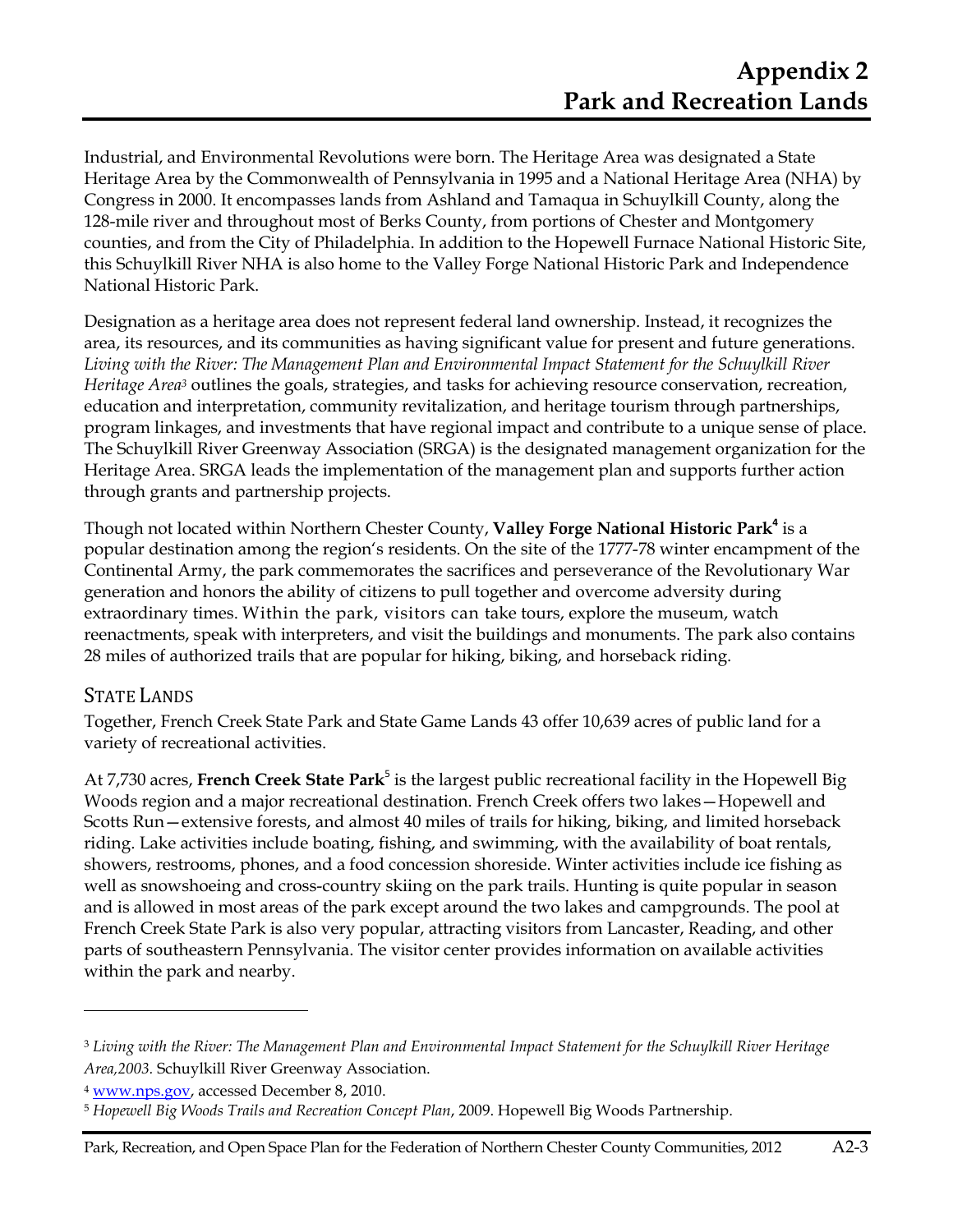The most significant recreational use at the state park occurs at Hopewell Lake and the adjacent campgrounds. The state park is one of the few recreational facilities in the Hopewell Big Woods area that includes overnight camping. There is an extensive, year-round campground with 200 wooded campsites in the more-developed part of the park north of Hopewell Lake. The campground has paved parking pads, hot showers, a playground, 60 sites with electric hookups for RVs, accessible campsites, and two family-assist restrooms. There are also three heated cabins and two Mongolian-style round tents or "yurts" on wooden decks. A showerhouse is nearby.

A former quarry, with a total depth of some 300 feet, is a geological and scenic wonder at the northern tip of French Creek State Park. There is currently no authorized trail access to the quarry. In addition to enhanced interpretation of the iron industry items noted under the Hopewell Furnace NHS, *The Hopewell Big Woods Trails and Recreation Concept Plan6* identified both the unique opportunity for rock climbing and safety concern for rock climbers at French Creek State Park, St. Peters Village, and Birdsboro Waters.

**Marsh Creek State Park** lies just to the south of the study area in Upper Uwchlan Township in northcentral Chester County and outside the Hopewell Big Woods region. The 1,705-acre park contains the 535-acre Marsh Creek Lake, which offers fishing and sailing and is a rest stop for migrating waterfowl. Other recreational opportunities include hiking, horseback riding, picnicking, swimming, hunting, birding, sledding, and ice skating, iceboating, and ice fishing on the frozen lake in winter.<sup>7</sup>

The 2,909 acres of Pennsylvania Game Lands 43<sup>8</sup> span Berks and Chester counties with the vast majority—2,156 acres—in Warwick Township. This site consists of three noncontiguous wooded properties. The western tract can be accessed from Laurel Road; the central tract by Pine Swamp Road, Northside Road, or Harmonyville Road; and the eastern tract by Trythall Road and St. Peters Village. Pennsylvania Game Commission policies focus on managing wildlife populations and minimizing impacts to their habitat, to the extent possible, for the benefit of hunters. Its educational focus is limited to hunting safety and management of wildlife habitat on State Game Lands. It provides no visitor support facilities such as a visitor center, restrooms, and picnic or rest areas.

State Game Lands 43, and designated portions of French Creek State Park, are major regional hunting destinations. A shooting range is available on the State Game Lands off of Laurel Road. Hunting is possible most times of the year (bow season, deer season, bird season), although limited to bow hunting and shotgun. Rifle hunting is not permitted in Chester County but is permitted in the Berks County portions of the Game Lands.

With the exception of the Horse-Shoe Trail, the trails on the State Game Lands are essentially service roads used primarily by hunters. Trails are open to the public on a limited basis for public safety. Trail access is permitted on Sundays or on roads open to public travel, from the last Saturday in September to the third Saturday in January, and after 1 p.m. from the second Saturday in April to the last Saturday in May. There are no authorized single-track or cross-country trails and no authorized connections to French Creek State Park or Hopewell Furnace trails, with the exception of the Horse-Shoe Trail.

 $\overline{a}$ 

Park, Recreation, and Open Space Plan for the Federation of Northern Chester County Communities, 2012 A2-4

<sup>6</sup> Ibid.

<sup>7</sup> www.dcnr.state.pa.us, accessed December 1, 2010.

<sup>8</sup> *Hopewell Big Woods Trails and Recreation Concept Plan*, 2009. Hopewell Big Woods Partnership.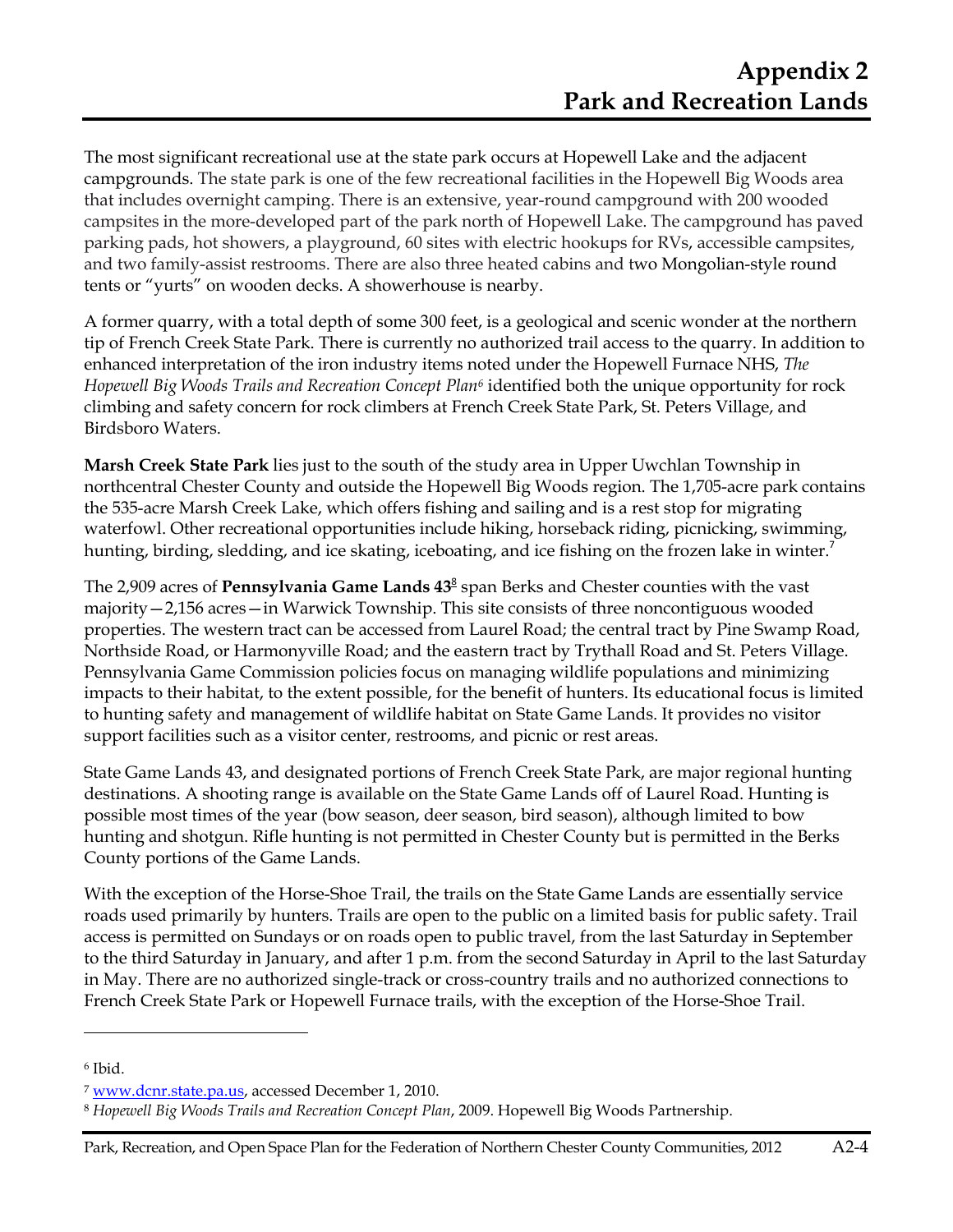## COUNTY PARKS

**.** 

The Chester County Park System encompasses more than 4,500 acres of dedicated parklands open for public use, and created to preserve the natural and cultural history of the county, as well as provide passive recreational pursuits. Facilities are open from 8 a.m. to sunset, and offer many recreational proportunities and services. All facilities are available year-round, weather permitting.<sup>9</sup> Warwick County Park is the only park located in the Region. Chester County is also developing the Schuylkill River Trail through Northern Chester County and a visitor center and trailhead in the village of Parker Ford.

**Warwick County Park**<sup>10</sup> is a popular recreational destination. The 538-acre park includes a variety of habitats, from vernal pools and wetlands to meadows to woods; an extensive system of trails that offers numerous opportunities for hiking, biking, horseback riding, and bird watching; and a day use area. The Horse-Shoe Trail winds its way along the southern boundary of the park. Fishing in French Creek is a popular recreational pastime. Two miles of this state-designated exceptional value waterway can be accessed from within the park. French Creek is one of the most popular destinations in southeastern Pennsylvania for trout fishing, and is stocked each year with rainbow and brown trout.

The developed day use area is confined to the western end of the park. This area offers several singlefamily picnic tables and two roofed pavilions that can be reserved for special events. Park facilities feature two age-appropriate playgrounds, a sand volleyball court, horseshoe pits, and a quoit pit. The day use area also includes a water spigot. Restrooms are available and there is a ranger station. There is even a public telephone. Other areas of the park are generally unimproved, although there are two parking areas and trailheads at the eastern end of the park, along Mt. Pleasant Road and Coventryville Road.

*The Hopewell Big Woods Trails and Recreation Concept Plan11* identifies opportunities to expand or enhance natural resource and iron heritage interpretation at Warwick County Park:

- 1. Explanation of the process of reducing wood to charcoal, and the way of life of the collier through artifact and photograph display, as recommended in Chester County's *Strategic Plan for the Iron and Steel Heritage Region*.
- 2. Trails/tours for travel on foot, on bike, or by an historically-relevant mode among interpretive sites at Hopewell Furnace NHS, Coventryville, and St. Peters Village.
- 3. Education about water resources in the park (vernal pools, wetlands, and French Creek) as well as source water and their relationship to water quality in downstream communities of the French Creek and Schuylkill River watersheds.

In 2008, Chester County purchased the Parker House and its 5.5-acre lot in the village of **Parker Ford** with the intent of developing it as a Schuylkill River Trail visitor center and maintenance facility. The

<sup>&</sup>lt;sup>9</sup> Chester County Parks and Recreation, <u>http://dsf.chesco.org</u>, accessed December 1, 2010. <sup>10</sup> Ibid.

<sup>11</sup> *Hopewell Big Woods Trails and Recreation Concept Plan*, 2009. Hopewell Big Woods Partnership.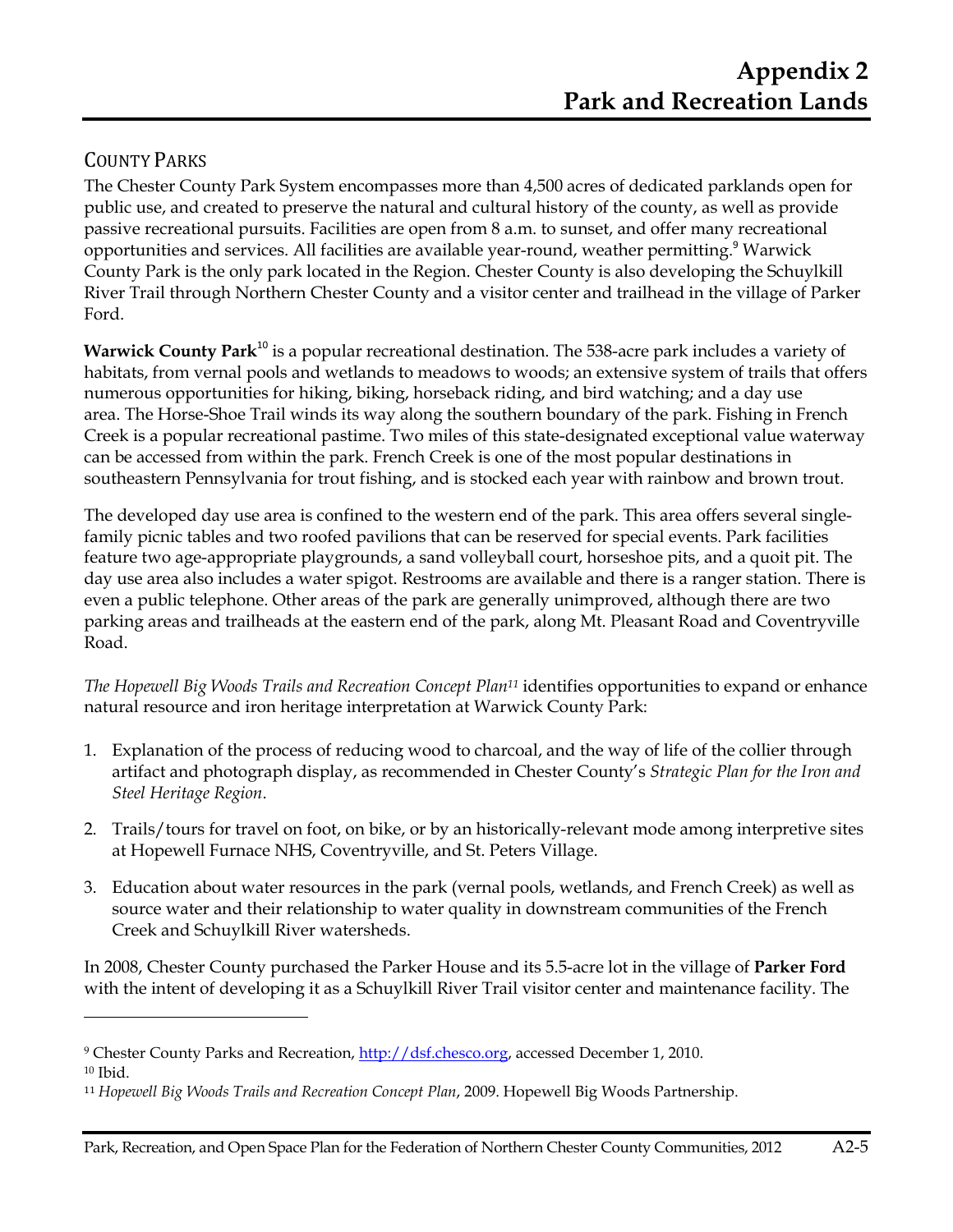village is a National Historic District deemed historically significant in the areas of commerce, transportation, and military history between the years 1700 and 1899. In September 1777, General Washington's Continental troops crossed the Schuylkill River to the banks of Parker Ford after the Battle of Brandywine. For its location and significance, the village has been designated as a gateway to the Schuylkill River Heritage Area. The county also owns the riverfront tract at the outfall of Pigeon Creek to the Schuylkill River; East Coventry Township owns an adjacent riverfront tract, the Wade Tract. East Vincent owns the Parker Ford Tavern and Stable and envisions restoration of the buildings and grounds to their original eighteenth-century appearance and re-use as a museum or similar public amenity to complement the Schuylkill River Trailhead at Parker Ford.<sup>12</sup>

Chester County also owns the **Linfield and Saratoga de-silting basins** along the Schuylkill River in East Coventry with long-term plans to manage them as preserves, much like the Black Rock Sanctuary.

#### MUNICIPAL PARKS

#### *ACTIVE PARKLAND*

The 11 municipal parks in the Region offer 208.7 acres of developed parkland for active recreation, as listed in *Table A2.1* and shown on *Map 8, Recreational Features*.

| <b>Facility Name</b>        | Municipal Location   | Ownership | Acreage |
|-----------------------------|----------------------|-----------|---------|
| Ellis Woods Park            | <b>East Coventry</b> | Municipal | 14.9    |
| Towpath Park                | <b>East Coventry</b> | Municipal | 7.5     |
| Kimberton Community Park    | East Pikeland        | Municipal | 15.0    |
| Community Park on the Ridge | <b>East Vincent</b>  | Municipal | 23.0    |
| Kenilworth Park             | North Coventry       | Municipal | 22.3    |
| River Bend Park             | North Coventry       | Municipal | 10.8    |
| Riverside Park              | North Coventry       | Municipal | 3.7     |
| Connie Batdorf Park         | South Coventry       | Municipal | 14.0    |
| <b>Pickering Grove</b>      | West Pikeland        | Municipal | 16.4    |
| Pine Creek Park             | West Pikeland        | Municipal | 71.1    |
| Andrew Evans Park           | <b>West Vincent</b>  | Municipal | 10.0    |
| <b>Total</b>                |                      |           | 208.7   |

#### **Table A2.1: Municipal Parkland**

Source: Gannett Fleming, Inc.

**.** 

**Ellis Woods Park** is a 14.9-acre suburban site in East Coventry Township adjacent to the township municipal building and Pigeon Creek. The site offers a walking path (loop) and a nature trail through wooded areas, as well as a playground, picnic area, and parking lot.

**Towpath Park** is a 7.5-acre park between Route 724 and the Schuylkill River in East Coventry Township. The park offers a multipurpose field, a volleyball court (net available upon request), a pond,

<sup>12</sup> www.eastvincent.org, accessed December 1, 2010.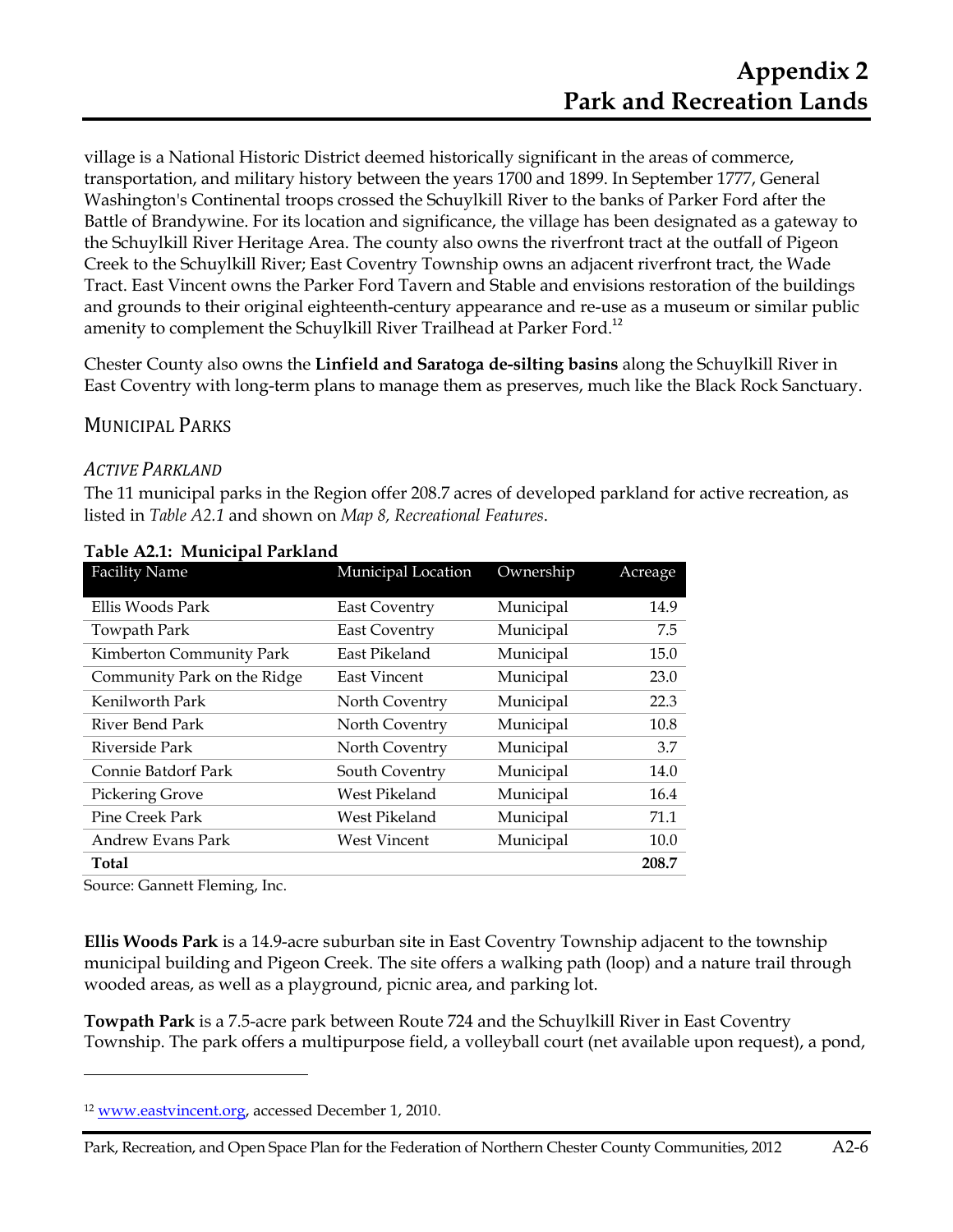boat launch, and children's play area, as well as pavilions, picnic tables, and grills. Interpretative signage along a walking trail highlights the site's history related to the former Schuylkill River canal.

The **Kimberton Community Park** is a 15.0-acre park located along Route 113 in the historic village of Kimberton. The park offers a basketball court, tennis courts, a hockey rink, and playground, as well as a walking trail and benches sited among the facilities. A gazebo, restrooms, and a drinking fountain are also provided.

**Community Park on the Ridge** is a 23-acre active and passive recreation park along Ridge Road (Route 23) in the central portion of East Vincent Township. The township's administration building is located on the south side of Route 23; the park is located behind it. Park facilities include a sand volleyball court, tether ball, basketball court, soccer field, 60' baseball/softball fields, two tennis courts, lacrosse nets, environmental markers, a meadow, child playground equipment, ornamental gardens, birdhouses, a dozen exercise stations and two paved trail loops. A small stream passing under a bridge flows through the west side of the park flanked by two riparian buffers. Also are picnic tables in and around a pavilion with grills. Rest benches are situated throughout the two trail loops.

**Kenilworth Park** is a 22.3-acre park in the Kenilworth neighborhood of North Coventry Township. Park facilities include two ball fields, one multi-purpose field, two tennis courts, a picnic area, a playground, and a walking path around the nearly one-acre pond. The park's community building is currently used by the Tae KWON Do Academy, Pottstown.

**River Bend Park,** including an area known as the Pottstown Landing, is a 10.8-acre active recreation park in North Coventry Township. Facilities include two Little League ball fields, one multipurpose field, some playground equipment, a picnic pavilion, and tables. Each of the fields is a memorial field. Port-a-johns and parking are available on the site. The park is heavily used by sports leagues. Parking is located at the east end of the park, though visitors park in a small gravel area at the west end and on the adjacent grassy areas.

**Riverside Park** is a 3.7-acre park with locations along Coyne Alley and along Penn Street in North Coventry Township. The Coyne Alley location has a grass field. The Penn Street location offers two tennis courts, a basketball court, a boat launch, and parking.

**Connie Batdorf Park** is South Coventry Township's active recreation park. The 14-acre park along Route 100 includes a football field, playground, and picnic pavilion. A port-a-john and parking are available.

**Pickering Grove** is a 16.4-acre site just off Route 113 in West Pikeland Township. The site is largely wooded with clearings primarily used for summer camp programs and parking. It includes a lodge, two informal ball fields primarily used as play areas, and access to Pickering Creek as it passes through the property. Informal pavilions and picnic areas have also been built on the site.

**Pine Creek Park** is West Pikeland Township's active recreation park. This 71.1-acre site was once home to a horseracing track with a stable and associated structures. Today, the track is used for leisure and fitness walking, and the buildings are used for storage and maintenance. A half-acre pond is also found on the site. A playground, two soccer fields, two multipurpose fields, walking paths, benches, and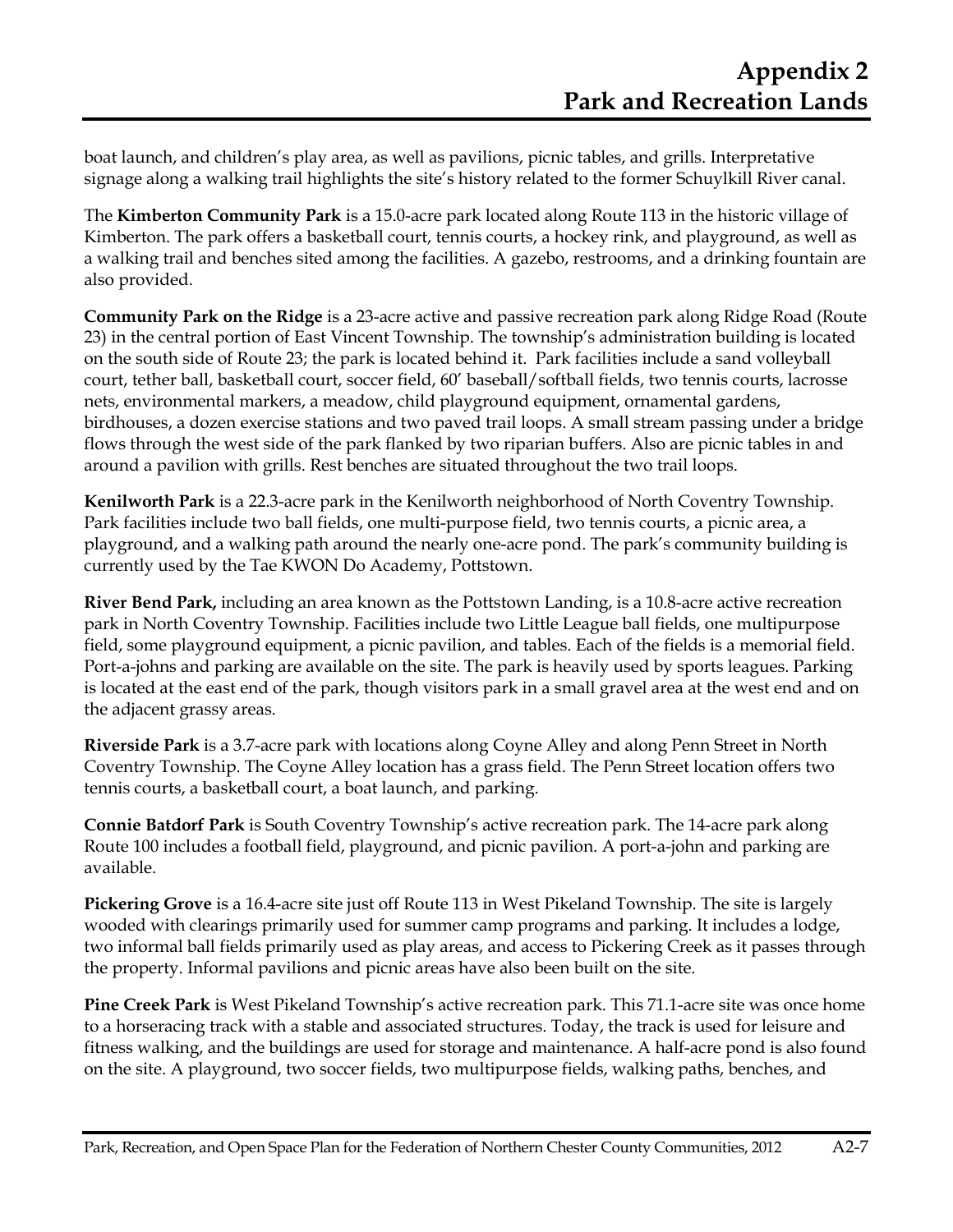picnic areas with a pavilion, tables, and grills have been added to the site. Natural areas of woodland, brush, and fields comprise the remainder of the site. Dogs are permitted in the park.

**Andrew Evans Park** is West Vincent Township's park. The 10-acre active recreation park includes a Little League/softball field, a soccer field, a basketball court, and a playground. A picnic pavilion with tables is located at the highest point of the park. A walking path links several of the facilities. Benches and ornamental plantings are located throughout the site. Restrooms and parking are available.

#### *PASSIVE PARKLAND (MUNICIPAL OPEN SPACE)*

Five of the nine municipalities own or hold easement to a total of 1,161.7 acres of land for passive recreation, as listed in *Table A2.2* and shown on *Map 8*. Most of these tracts are wooded and offer trails or are planned to offer trails.

| <b>Facility Name</b>                                       | Municipal Location   | Ownership | Acreage |
|------------------------------------------------------------|----------------------|-----------|---------|
| <b>Maack Property</b>                                      | <b>East Coventry</b> | Municipal | 59.9    |
| French Creek Open Space at Rapps Dam<br>(multiple parcels) | East Pikeland        | Municipal | 98.7    |
| Graham Tract Reserve                                       | East Pikeland        | Municipal | 38.6    |
| Hares Hill Bridge Reserve                                  | East Pikeland        | Municipal | 12.7    |
| Pickering Creek Reserve (A and B)                          | East Pikeland        | Municipal | 30.7    |
| <b>Township Municipal Complex</b>                          | East Pikeland        | Municipal | 22.0    |
| Coventry Woods                                             | North Coventry       | Municipal | 538.0   |
| Coventry Woods                                             | South Coventry       | Municipal | 15.0    |
| Coventry Woods                                             | Warwick              | Municipal | 67.0    |
| Town Forest (Woody's Woods)                                | South Coventry       | Municipal | 263.0   |
| Hill School Tract (Coventry Woods)                         | Warwick              | Municipal | 16.1    |
| <b>Total</b>                                               |                      |           | 1,161.7 |

#### **Table A2.2: Municipal Open Space/Passive Parkland**

The nearly 60-acre **Maack Property** was acquired by East Coventry Township to protect trails on the site used by the horse community and others.

Various lands in East Pikeland Township have been acquired or eased to protect open space along French and Pickering creeks and provide a planned corridor for the French Creek Trail. These parcels total 98.7 acres along the creek. The township has in fact adopted a master plan for the development of a two-mile segment of the French Creek Trail that will be constructed within these parcels. Snyder's Mill, a gunpower mill for Washington's Continental Army, is located within these parcels. The Township is pursuing grants to restore the mill and develop this site as the Continental Powder Works Historic Park. Additional parcels including the **Graham Tract Reserve**, the **Hares Hill Bridge reserve**, and **Pickering Creek Reserve**, as well as grass and wooded aras along the creek at the township complex, raise the total municipal open space to 202.7 acres.

**Coventry Woods** is the name given to an assembly of approximately 600 acres of protected parcels in North Coventry, South Coventry, and Warwick townships. The Fernbrook Access to Coventry Woods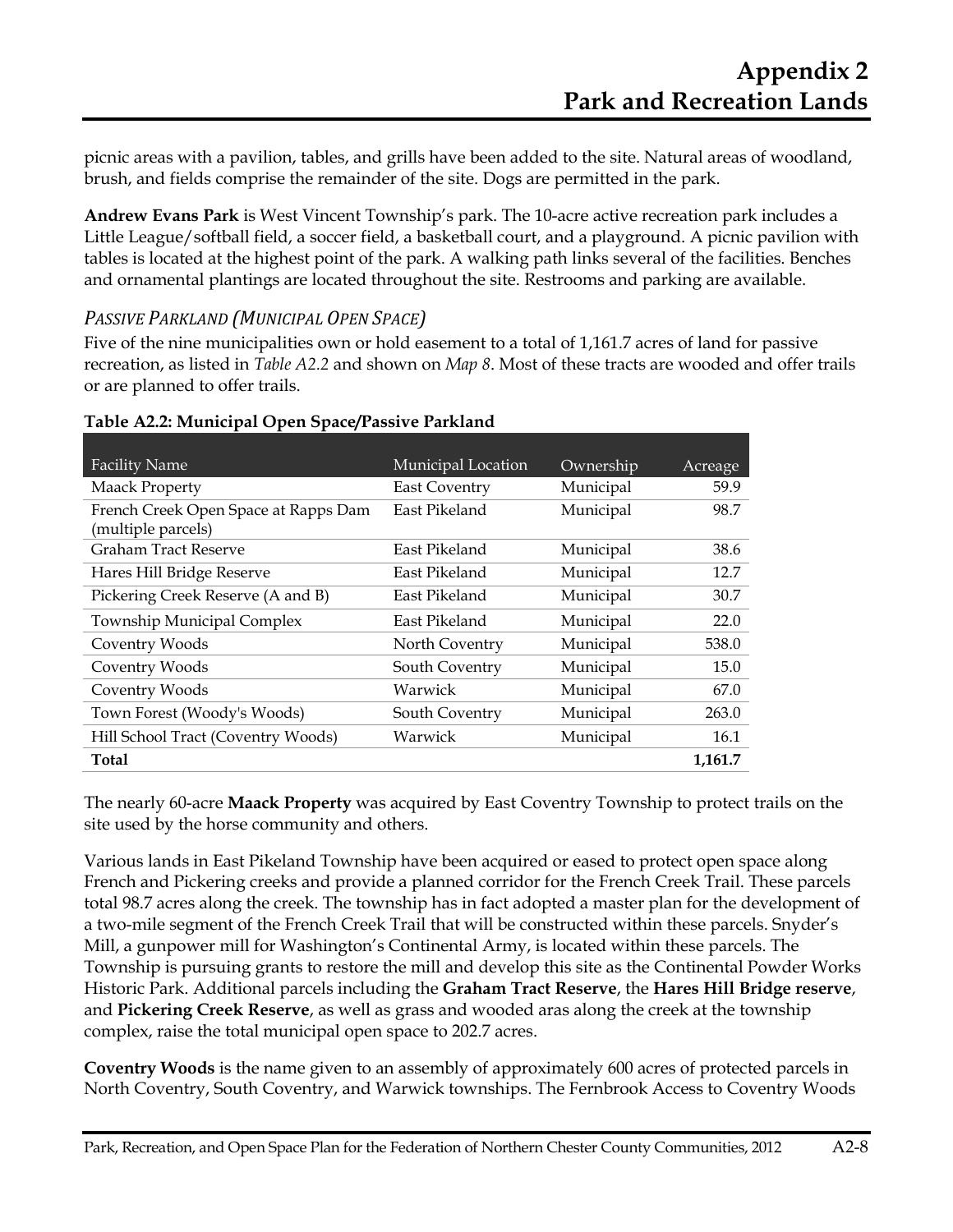in North Coventry Township was formerly a private church camp; its facilities included a lodge, swimming pool, basketball court, arts and crafts building, pavilion, and on-site residence/office. Approximately six miles of trails exist here and more are planned as part of the North Coventry Township Trail System. The physical condition of the buildings and sports facilities varies and some, like the swimming pool, may be removed. Approximately 15 acres of Coventry Woods are located in South Coventry Township. Approximately 67 acres of Coventry Woods, including the 16.1-acre Hill School Tract, are located in Warwick Township.

**Town Forest**, more commonly known as **Woody's Woods**, is a 263-acre protected area located at one of the highest points in Northern Chester County. Woody's Woods offers nearly five miles of trails through wooded wilderness, offering opportunities for hiking, seasonal bow hunting, and birding. The main entrance is on Coventryville Road; a second access is on Harmonyville Road.

#### *FUTURE PARKLAND*

Six of the nine municipalities own a total of 415.4 acres of land for future parkland, as listed in *Table A2.3* and shown on *Map 8*.

| Table A2.9 . Future Municipal Farmanu |           |                |
|---------------------------------------|-----------|----------------|
| Municipal Location                    | Ownership | Acreage        |
| <b>East Coventry</b>                  | Municipal | 12             |
| <b>East Coventry</b>                  | Municipal | 32.6           |
| <b>East Coventry</b>                  | Municipal | 6.8            |
| East Pikeland                         | Municipal | 57.6           |
| <b>East Vincent</b>                   | Municipal | $\overline{2}$ |
| <b>East Vincent</b>                   | Municipal | 94.5           |
| <b>East Vincent</b>                   | Municipal | 36.2           |
| North Coventry                        | Municipal | 32             |
| North Coventry                        | Municipal | 1              |
| North Coventry                        | Municipal | 22             |
| North Coventry                        | Municipal | 0.9            |
| North Coventry                        | Municipal | 1              |
| Warwick                               | Municipal | 93             |
| West Pikeland                         | Municipal | 23.8           |
|                                       |           | 415.4          |
|                                       |           |                |

#### **Table A2.3 : Future Municipal Parkland**

Three sites acquired by East Coventry Township for future recreational use total 51.4 acres of land. These sites include the **Faulk Tract** and the **Heyser Tract** (located north of Towpath Park along Route 724), and the **Wade Tract** near Parker Ford.

A 57.6-acre park has been proposed and master planned along **Snyder Avenue Park** in East Pikeland Township. A portion of the site is currently operated as a driving range. Once completed, the park would offer two Little League/softball fields, three multipurpose fields, three basketball courts, six tennis courts, two playgrounds, a skatepark, and an amphitheatre. The various facilities would be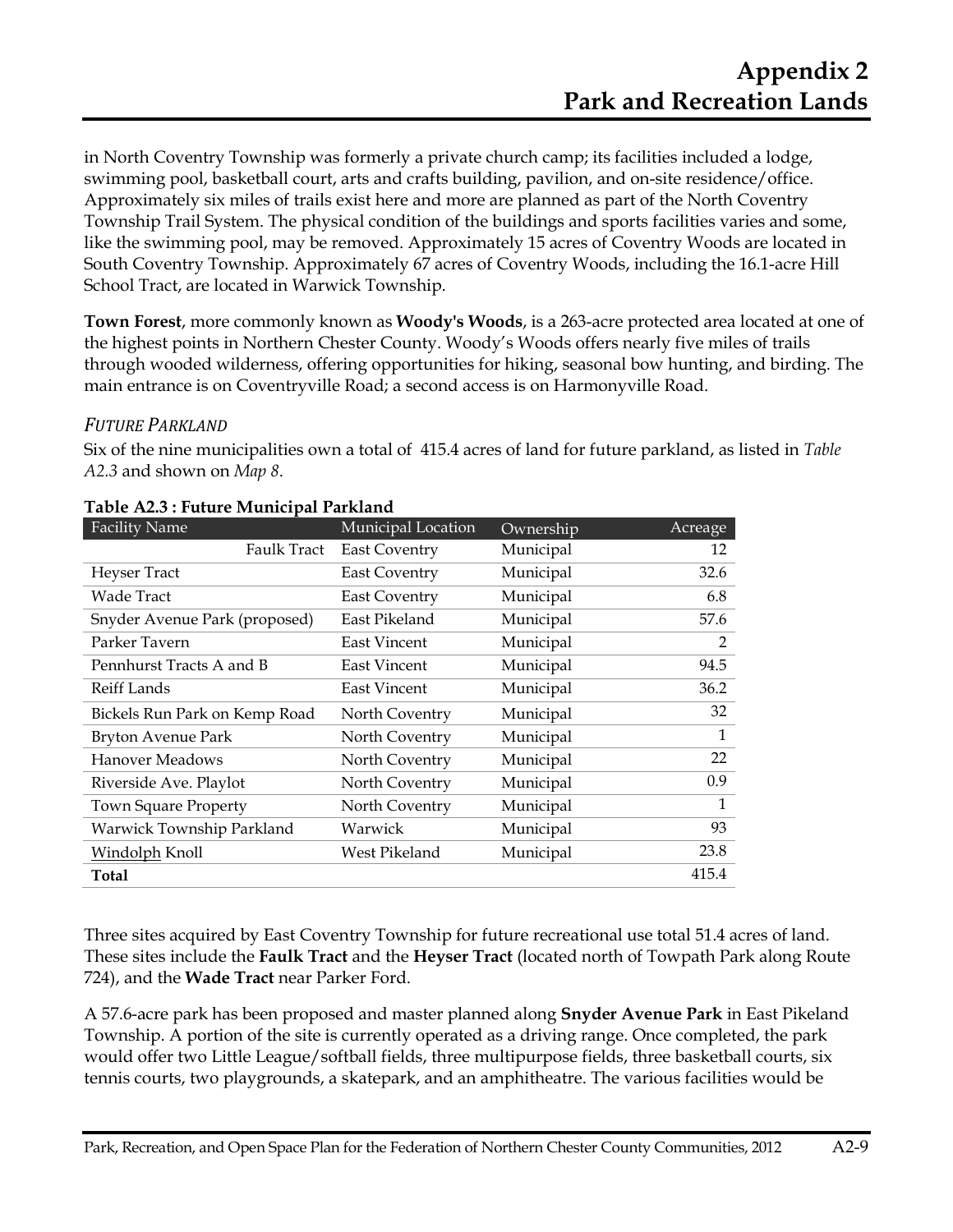interconnected by a walking trail. Benches, bleachers, picnic areas, restrooms, drinking fountains, and storage facilities would also be located in the park.

East Vincent owns the **Parker Tavern and Stable** and envisions restoration of the buildings and grounds to their original eighteenth-century appearance and re-use as a museum or similar public amenity to complement the Schuylkill River Trailhead at Parker Ford.

East Vincent Township acquired the **Pennhurst Tracts** along Pennhurst Road for future recreational use through the Commonwealth's decommissioning of the Pennhurst State School and Hospital. Pennhurst Tract A is a sloping 79.5-acre tract of land with views of the Schuylkill River. Pennhurst Tract B is a 15.4-acre tract of relatively flat land, also with views of the river. The site's potential to serve recreational uses was characterized by the Township Engineer, CMX:

"The central area of Tract A [the 79.5-acre tract] is a significant natural corridor containing a perennial stream channel which is referred to by the Commonwealth as Tributary No. 2 to the Schuylkill River. In addition to a federally-regulated 100-year floodplain, there are noteworthy areas of woodland vegetation, steep slopes, riparian buffer, and potential wetlands that virtually bisect the land mass. The area of land to be conveyed to East Vincent Township is significant in quantity, though active recreation is limited due to the amount of grading necessary to meet current accessibility standards while honoring the natural resources corridor. … Tract B, located northwest of Tract A at the intersection of Pennhurst Road and Dunlap Drive, has significant potential for active recreational uses. Should the Township acquire these approximately 15 acres of gradually sloping land, there is potential for two additional high school regulated soccer fields, with parking and public amenities…. The remaining natural resources areas…lend best to natural trail systems and passive uses."

The **Reiff Land** is a 36.2-acre tract behind Vincent Elementary School on Route 23. The site is owned by East Vincent Township and is planned for active and passive recreational uses, including athletic fields and walking trails.

Three one-acre lots are designated as parkland but not currently used as such. **Bryton Avenue Park** is a one-acre site in the Pottstown Landing neighborhood of North Coventry Township. The site was formerly used for parking and is currently undeveloped for recreation. Similarly, the **Riverside Ave. Playlot** is a one-acre grass lot on Riverside Drive between Route 422 and the Schuylkill River. The **Town Square Property** is a one-acre lot at the Town Square shopping area.

**Bickels Run Park** on Kemp Road and **Hanover Meadows** are lands held by North Coventry Township for future recreational development. Bickels Run Park is currently a set of three contiguous and one noncontiguous parcels totaling 32 acres. Future acquisitions or easements along Bickels Run are envisioned to create one large public park. Hanover Meadows is a 22-acre site between the Pottstown Pike and South Hanover Street.

The **Pew Tract** is a 93-acre site at the intersection of Trythall Road and Route 23 in Warwick Township. The site adjoins the eastern tract of State Game Lands 43. Portions of the site are farmed while the rest is wooded. An informal trail connects the site to the Game Lands and the Boars Back Trail.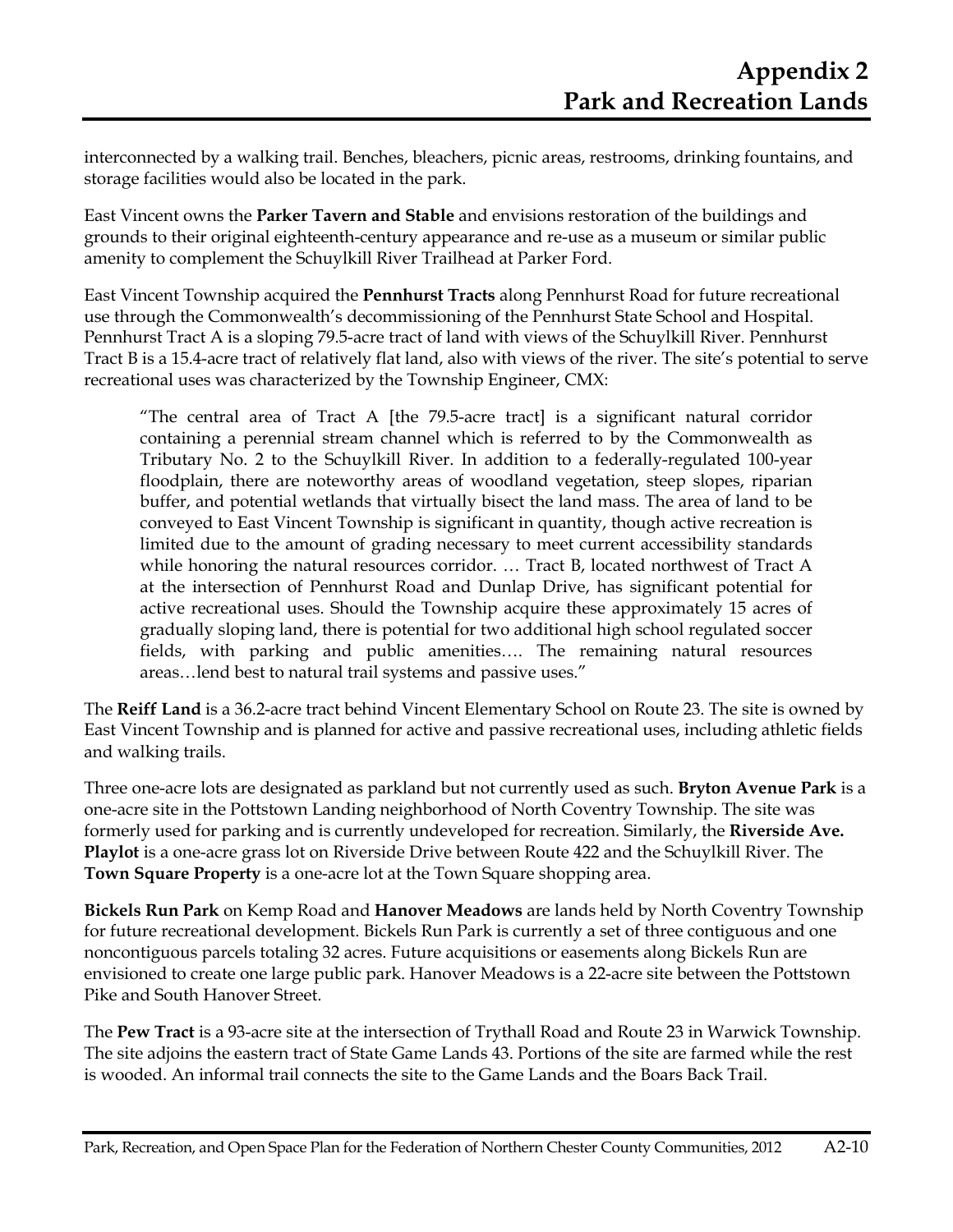**Windolph Knoll** is a 23.8-acre tract of land at the intersection of Upper Pike Creek Road and Route 401 in West Pikeland Township. The roughly square site slopes from the southern corner to the northern corner at the road intersection. The site is being held by the township as future recreational land.

## OTHER MUNICIPAL SITES SUPPORTING RECREATION

West Pikeland Township owns and maintains the **Yellow Springs Cultural Center**, which also houses the township offices. The Cultural Center is housed in a preserved historic barn, which was adapted for use as a sculpture studio by the Pennsylvania Academy of the Fine Arts' Summer School at Chester Spring in the early 1900s. The studio was converted to a Black Box Theater by the Yellow Springs Institute in the 1960s. The theater became the home of the People's Light and Theater Company, a nonprofit, professional theatre founded in service to the community from 1974 to 1979. An outdoor earthworks sculpture known as Stonehenge was the venue for avant-garde dance and music performances during this time. The 300-seat theater, including its overhead grid of theatrical lighting, is maintained in working condition and is available for community and private events.

## PUBLIC SCHOOL SITES

There are nine school sites with recreational facilities or grass fields, as well as four undeveloped district-owned tracts, in the Region. The developed sites are listed in *Table A2.4* and shown on *Map 8*.

The **East Coventry Elementary School** in East Coventry Township is sited on a 14.6-acre parcel and hosts two soccer fields, two multipurpose fields, a basketball court, and two playgrounds. An adjacent 4.8-acre district-owned site fronting Sanatoga Road accommodates additional practice soccer fields. In January 2011, the Owen J. Roberts School Board approved the purchase of two contiguous parcels totaling 52.0 acres adjacent to the school. A 16.5-acre parcel fronts East Cedarville Road. The other lies between the school and the Coventry Glen subdivision and is accessible from Old Schuylkill Road.

The **Vincent Elementary School** in East Vincent Township is located on a 20-acre parcel and offers a multipurpose field and a playground.

The 20-acre **French Creek Elementary School** property spans the East Nantmeal and South Coventry township border. The site offers a playground and a multipurpose field.

The **North Coventry Elementary School** is located on a 24.2-acre parcel along Kemp Road. The site includes one Little League ball field, a multipurpose field, three basketball hoops, and a playground, as well as several hard courts painted on the pavement. A nature trail is also located on the site.

The **West Vincent Elementary School** is sited on a 24.8-acre tract of wooded land along Route 401 in Ludwig's Corner.

The 90.5-acre **Owen J. Roberts Middle School/High School** campus is located along Route 23 in South Coventry Township. The campus is home to the district's largest concentration of recreational facilities. The site offers a stadium with an artificial turf multipurpose field, track, restrooms, and concession stand; two artificial turf multipurpose fields; two baseball and two softball fields; and seven tennis courts. Indoor facilities include two gymnasiums for volleyball and basketball, an auditorium, and a swimming pool.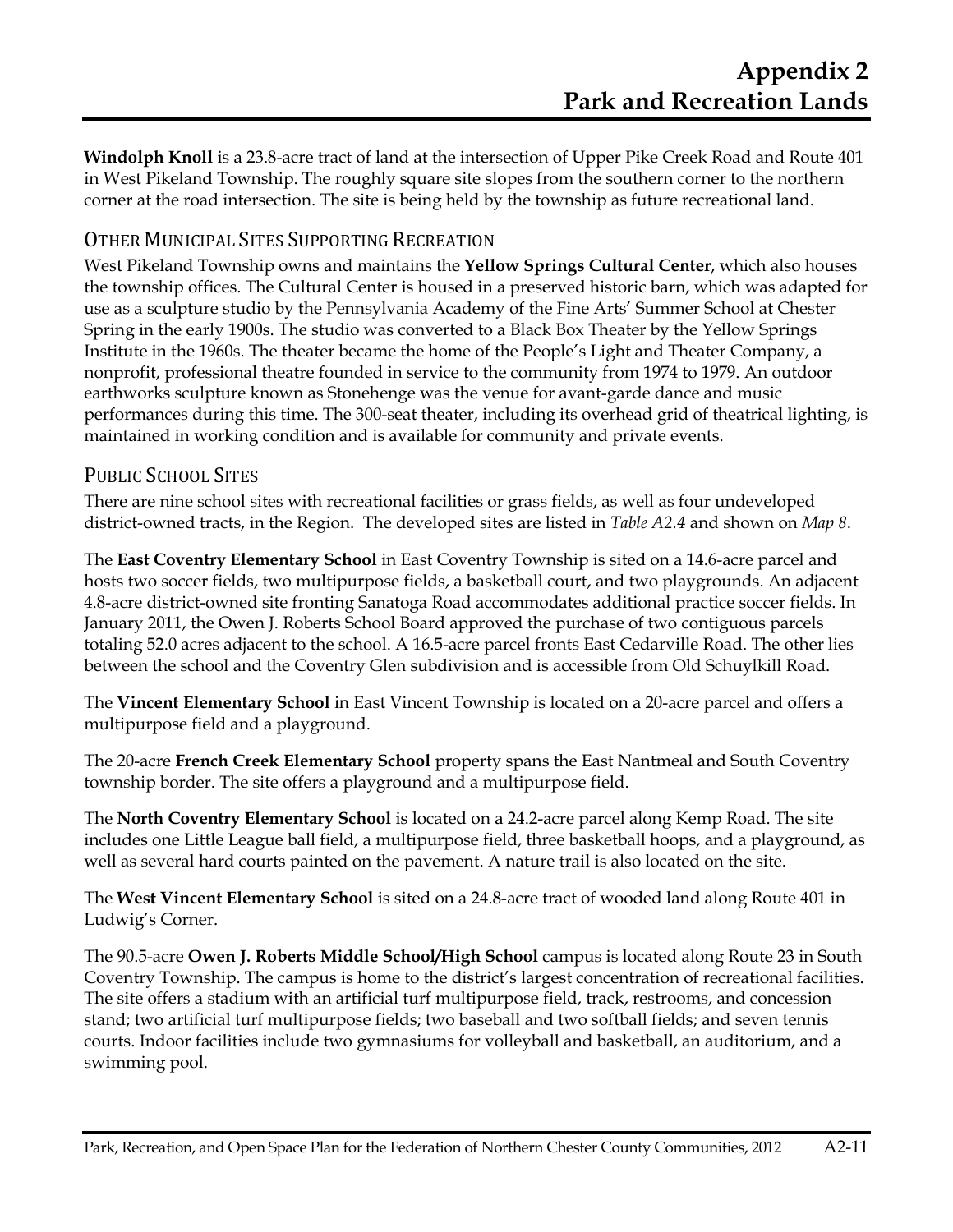The **Owen J. Roberts Administration Building** is located on an 8.4-acre parcel along Route 23 in Warwick Township. The building was converted from a former elementary school to a facility for administrative offices in 2009. The site has no recreational facilities but does offer relatively flat grass areas for informal play.

| <b>Facility Name</b>                                     | Municipal<br>Location | Parcel<br>Number | Address                 | Parcel<br>Acreage | <b>Site</b><br>Acreage |  |
|----------------------------------------------------------|-----------------------|------------------|-------------------------|-------------------|------------------------|--|
| <b>East Coventry</b>                                     | <b>East Coventry</b>  | 18-4-51.1-E      | 932 Sanatoga Road       | 14.6              |                        |  |
| <b>Elementary School</b>                                 | <b>East Coventry</b>  |                  | Sanatoga Road           | 4.8               | 19.4                   |  |
|                                                          | <b>East Coventry</b>  |                  | East Cedarville Road    | 16.5              |                        |  |
| 2011 Acquisition                                         | <b>East Coventry</b>  |                  | Old Schuylkill Road     | 35.5              | 52.0                   |  |
| French Creek                                             | South Coventry        | 20-4-101.2-E     | 3590 Coventryville Road | 12.0              | 20.0                   |  |
| <b>Elementary School</b>                                 | <b>East Nantmeal</b>  | 24-2-1.1-E       | 3570 Coventryville Road | 8.0               |                        |  |
|                                                          |                       |                  | 1206 S Hanover Street   |                   |                        |  |
| North Coventry<br><b>Elementary School</b>               | North Coventry        | 17-3-276-E       | (no developed access)   | 24.2              | 25.4                   |  |
|                                                          | North Coventry        | 17-3-308.8-E     | 475 Kemp Road           | 1.2               |                        |  |
| Vincent Elementary<br>School                             | <b>East Vincent</b>   | 21-4-89-E        | 340 Ridge Road          |                   | 20.0                   |  |
| <b>West Vincent</b>                                      |                       |                  |                         |                   |                        |  |
| <b>Elementary School</b>                                 | <b>West Vincent</b>   | 25-7-8-E         | 2750 Conestoga Road     |                   | 24.8                   |  |
|                                                          | South Coventry        | 20-4-92-E        | 901 Ridge Road          | 56.3              |                        |  |
| Owen J Roberts                                           | South Coventry        | 20-4-93-E        | 990 Cadmus Road         | 9.7               |                        |  |
| Middle School/High<br>School Campus                      | South Coventry        | 20-4D-1-E        | 974 Ridge Road          | 7.7               | 90.5                   |  |
|                                                          | South Coventry        | 20-4-100-E       | 881 Ridge Road          | 16.8              |                        |  |
| Warwick                                                  |                       |                  |                         |                   |                        |  |
| Administration                                           |                       |                  |                         |                   |                        |  |
| Building                                                 | Warwick               |                  | Ridge Road              |                   | 8.4                    |  |
| <b>Bealer Tract</b>                                      | South Coventry        | $20 - 2 - 120$   | 1788 Pottstown Pike     | 0.5               |                        |  |
|                                                          | South Coventry        | 20-2-121         | 1782 Pottstown Pike     | 0.2               | 57.6                   |  |
|                                                          | South Coventry        | $20 - 2 - 125$   | 220 Bealer Road         | 56.9              |                        |  |
|                                                          | South Coventry        | 20-4-71          | 1081 Cadmus Road        | 9.1               |                        |  |
| Kutz-Painter Tract                                       | South Coventry        | 20-4-71.5-E      | n/a                     | 0.6               | 38.6                   |  |
|                                                          | South Coventry        | 20-4-76.1-E      | n/a                     | 28.9              |                        |  |
| <b>Unnamed Tract</b>                                     | <b>East Vincent</b>   | 21-1-92.4-E      | 830 Brown Drive         |                   | 22.4                   |  |
| East Pikeland<br>Elementary School,<br>Phoenixville Area |                       |                  |                         |                   | 6.8                    |  |
| <b>School District</b>                                   | East Pikeland         |                  | Hares Hill Road         |                   |                        |  |
| Spring City<br>Elementary School,<br>Spring Ford Area    |                       |                  |                         |                   | 10.0                   |  |
| School District                                          | <b>East Vincent</b>   |                  | <b>Wall Street</b>      |                   |                        |  |
| <b>Total</b>                                             |                       |                  |                         |                   | 395.9                  |  |

| Table A2.4: Public School Sites |
|---------------------------------|
|---------------------------------|

Park, Recreation, and Open Space Plan for the Federation of Northern Chester County Communities, 2012 A2-12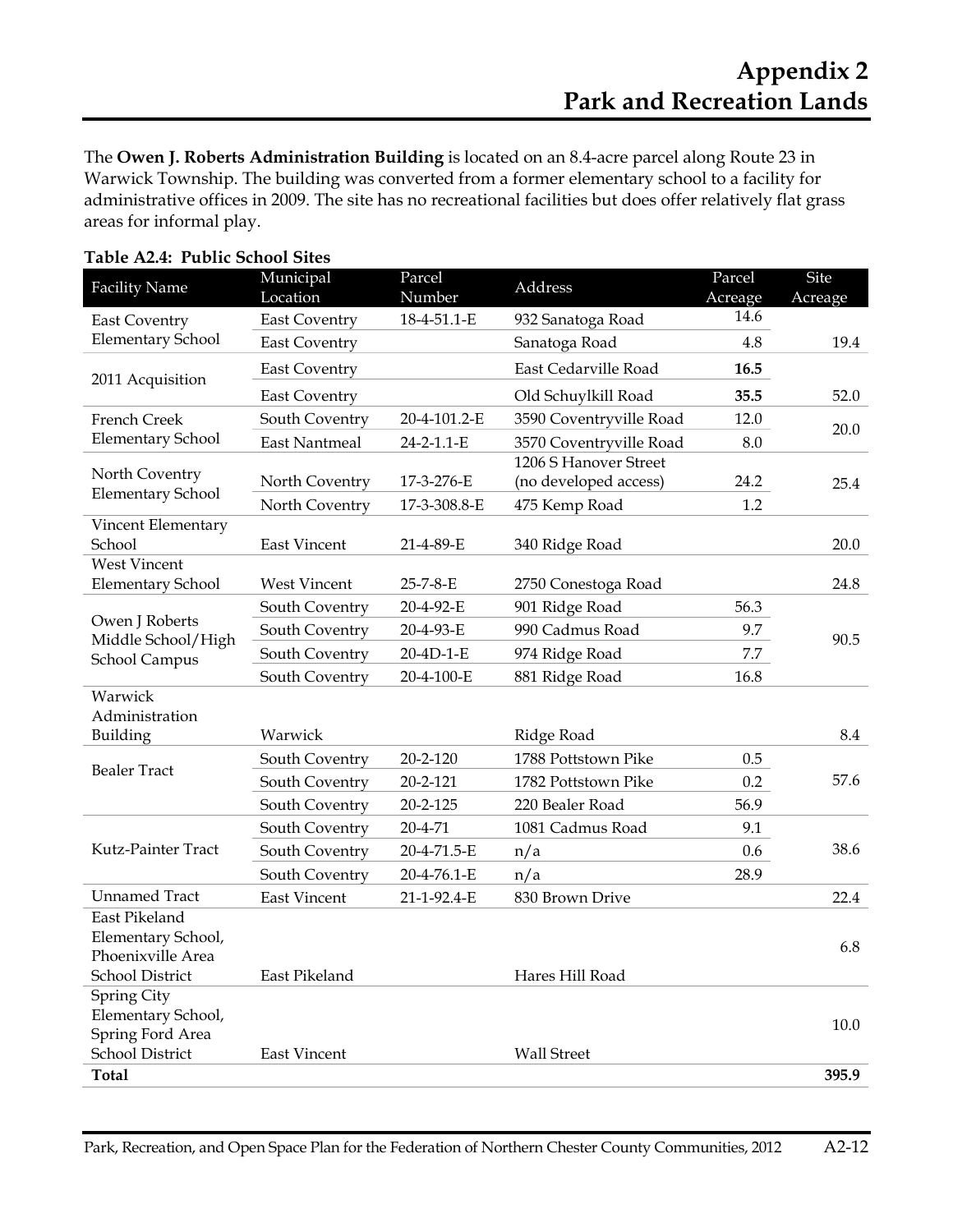The **East Pikeland Elementary School** on Hares Hill Road is a facility of the Phoenixville Area School District. The 6.8-acre site offers two multipurpose fields, an informal ball field, two basketball nets, and a playground. The Phoenixville Area School District has submitted a land development plan to East Pikeland Township to expand the elementary school, which would diminish the amount of play area on the site.

The **Spring City Elementary School** on Wall Street in East Vincent Township is a facility of the Spring Ford Area School District serving Royersford Borough and Limerick and Upper Providence townships, in Montgomery County, as well as Spring City Borough in Chester County. The school site includes a playground. The adjacent 10-acre parcel is owned by Spring City Borough and leased to the Spring Ford Youth Athletic League (SFYAL), which provides recreational programs to youth of the school district. The league operates the site as the SFYAL complex. Facilities include four Little League ball fields, a T-ball field, batting cages, bleachers, and a concession stand. A dirt road provides access to the site, which lies behind the school, and there is minimal paved parking.

Due to the tremendous growth in league participation, the complex is heavily used by league participants, the majority of whom are not from Spring City or East Vincent Township but from Montgomery County. On typical game days, 200 to 300 cars enter the site on the dirt road, sending fine particles into the air, which then blow into the surrounding neighborhood, creating a health concern for residents and leaders of East Vincent Township.

All parties—the league, the Township, the Borough, and the school district—have begun discussing a new paved access and termination of use of the dirt road as a solution. The league has requested that league participants observe the 5 m.p.h. speed limit on the driveway to the complex. Additional tension was added to the already complex situation when the league expanded the field area(s) without permit from the township. A subsequent request to approve outdoor lighting to extend league play hours was denied by the Township Planning Commission.

## PRIVATE SCHOOL SITES

**.** 

There are six private schools in the Northern Chester Country region. All but one have developed recreational facilities for use by their student populations.

**Camp Hill Special School** on Fairview Road in East Nantmeal Township is home to children, ages 5-19 years with intellectual and development disabilities, who live in an extended family community where the educational program focuses on experiential learning and emphasizes social, artistic, and practical skills, supported by a variety of therapies to help the child in his or her development. The community consists of approximately 90 students, 40 teachers and teacher aides, 10 therapists, 70 additional coworkers, and 11 staff.<sup>13</sup> This facility has no active recreation facilities.

**Coventry Christian School** on East Schuylkill Road in North Coventry Township has a small multipurpose field and a play area.

<sup>13</sup> www.camphill.org, accessed December 15, 2010.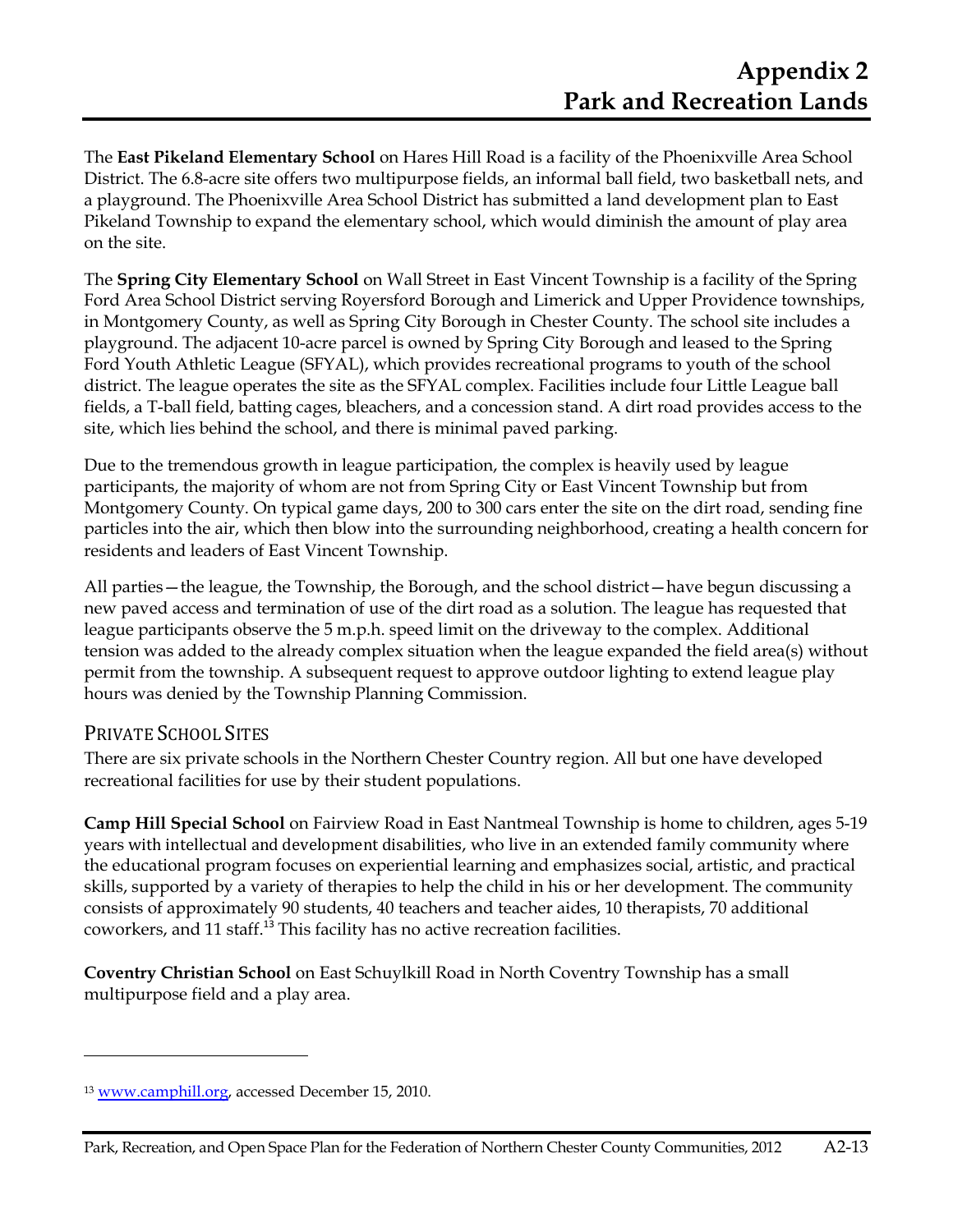**Kimberton Waldorf School** in East Vincent Township has a small multipurpose field, a tennis court, a basketball court, and a playground.

**Montgomery School** along Route 113 in West Pikeland Township hosts a soccer field, a multipurpose field, a swimming pool, and two playgrounds/play areas.

**St. Basil the Great School** and grounds on Kimberton Road in East Pikeland Township include one softball field, a fenced playground, and a gymnasium. The gym is used primarily for Catholic Youth Organization (CYO) basketball but is available for event rental from the school office.

**West Mont Christian Academy** on South Hanover Street in North Coventry Township owns one baseball field, one softball field, a soccer field, a multipurpose field, and a playground.

PRIVATE LANDS WITH PUBLIC RECREATIONAL ACCESS

There are more than 1,000 acres of privately owned lands among nine sites that permit public access for recreational purposes, as listed in *Table A2.5*.

| <b>Facility Name</b>                         | Municipal Location  | Acreage |
|----------------------------------------------|---------------------|---------|
| Crow's Nest Preserve                         | Warwick             | 600     |
| Welkinweir                                   | East Nantmeal       | 197     |
| <b>Binky Lee Preserve</b>                    | West Pikeland       | 112     |
| Tri-Town                                     | <b>East Vincent</b> | 9       |
| Covered Bridge Crossing (along French Creek) | East Pikeland       | 10      |
| Covered Bridge Crossing Playlot              | East Pikeland       | 3       |
| Wampler Little League Complex                | North Coventry      | 15      |
| Kimberton Fire Company                       | East Pikeland       | 17      |
| <b>Historic Yellow Springs</b>               | West Pikeland       | 106     |
| Hallman's Field (Pickering Preserve)         | West Pikeland       | 2.0     |
| <b>Total</b>                                 |                     | 1.071   |

#### **Table A2.5: Private Lands with Public Access**

The privately-owned **Crow's Nest Preserve** is a 600-acre property along French Creek characterized by wildflower meadows and grasslands, crop fields, and forested areas typical of Piedmont flora and dissected by French Creek. Natural Lands Trust (NLT), a nonprofit land trust, owns and manages the Preserve for native habitat as well as for agricultural and passive public use. The visitor center is located in a restored barn, and farmhouses on the property are being restored for staff housing and program uses. The visitor center includes a library, meeting space, and restrooms; however, the center is only open by appointment.

More than six miles of hiking trails take visitors through forests of oak, hickory, tulip poplar, beech, maple, and spicebush; through grassland meadows and wildflowers; and through crop fields reflecting the continuing tradition of Chester County farming. Connections to the adjacent Hopewell Furnace NHS and to trails in French Creek State Park are available. NLT provides environmental education and research opportunities, including a summer day camp and afterschool programs. Bow hunting for deer only is also allowed. The Preserve is one of several major tracts of privately-owned conservation lands within Northern Chester County.

Park, Recreation, and Open Space Plan for the Federation of Northern Chester County Communities, 2012 A2-14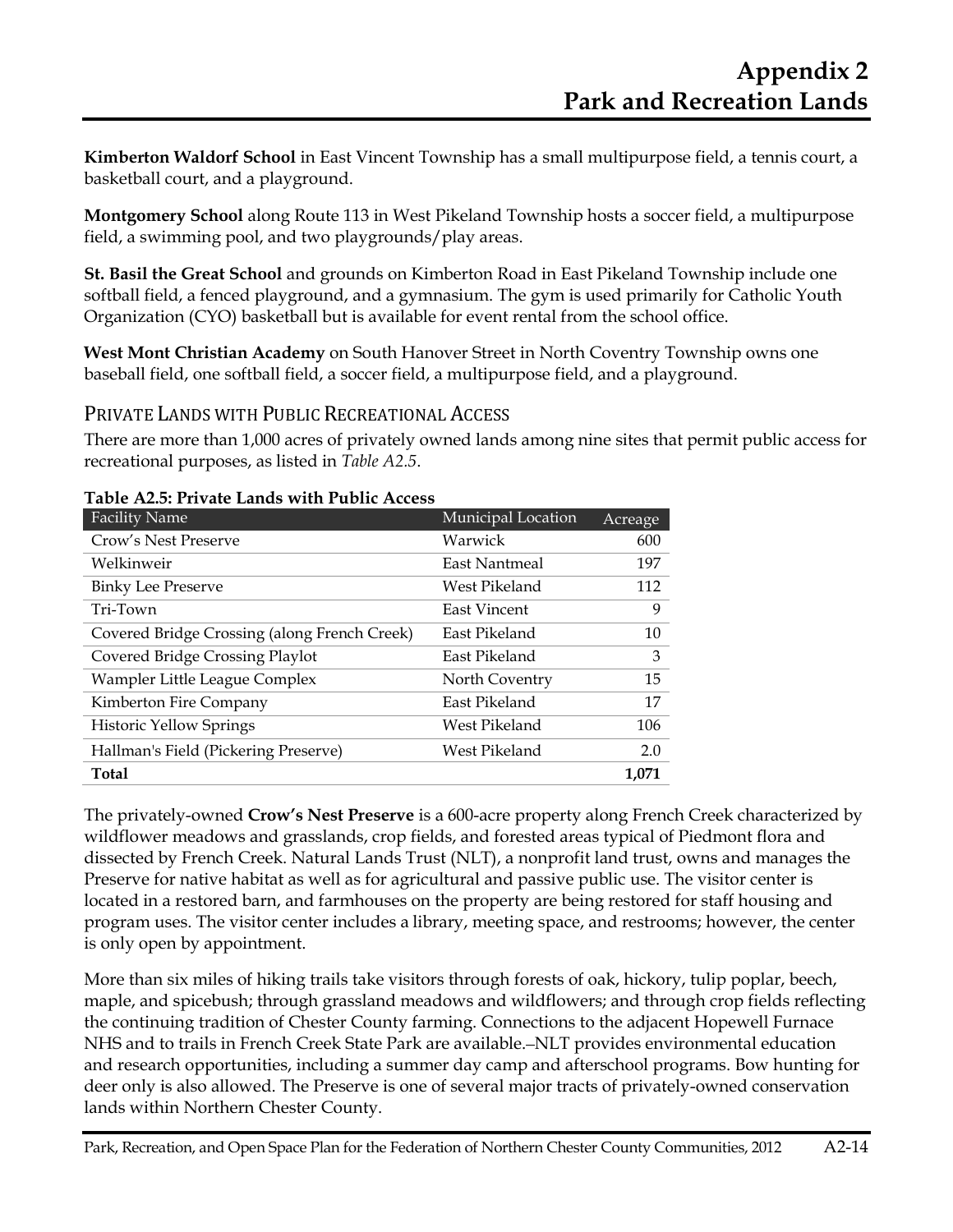**Welkinweir** is the 197-acre property and former estate of Everett and Grace Rodebaugh, founding members of the conservation-minded Green Valleys Association. The property now houses the offices of the Green Valleys Association. Welkinweir was placed into a conservation easement held by Natural Lands Trust in 1976 and placed on the National Register of Historic Places in 2001. Welkinweir's grounds include formal gardens, an arboretum, and a diversity of native habitats with trails open daily to the public. Only hiking is permitted on the trails, with the exception of the Horse-Shoe Trail, which passes through the site. On-site facilities include a visitor education center with restrooms and parking and a picnic pavilion. Green Valleys offers a summer nature day camp for children on the site. *The Hopewell Big Woods Trail and Recreation Concept Plan* suggested Welkinweir as a hub for interpreting land conservation and providing information on recreational facilities and visitor services.

**Binky Lee Preserve**<sup>14</sup> is a 112-acre expanse of former agricultural land that is being restored to natural woodlands and meadows by the Natural Lands Trust. A walk along the Preserve's four miles of trails provides a wonderful introduction to natural area restoration techniques. The view from atop the hill offers a rare glimpse of Chester County of the past: undeveloped woodlands and fields in all directions. Two tributaries to the Pickering Creek pass through the property—one designated as a "high quality" stream and the other as a public drinking source. The rolling topography supports a variety of native forest types: mature native upland woodlands filled with oak, hickory, and sugar maple; young floodplain forest; and successional forest in areas still transitioning from former clearings. A white pine plantation is also found on the property. Warm- and cool-season grasslands with native wildflowers populate the meadows. The woodlands, meadows, and wetlands host an abundance of local bird and animal species. Visitors are greeted by an information kiosk at the parking area and educational signs throughout the preserve.

**Historic Yellow Springs** (HYS)**<sup>15</sup>** is a private, nonprofit enterprise in Chester County that preserves and promotes the history and arts of 100+ acre Yellow Springs village. Trails through the grounds are open to the public. Historic Yellow Springs is home to the **Chester Springs Studio**, a vibrant arts center that hosts classes, workshops, and exhibitions in the visual arts. HYS' programs allow visitors to explore more than 300 years of history, a rich artistic heritage, and inspiring natural beauty. Education staff offer custom group tours and maintain a self-guided tour program. Exhibits, including a permanent orientation exhibit, The Lure of the Springs, trace the site's history through original artifacts and images and present the work of innovative artists. Special programs include lifelong learning opportunities for senior groups and summer camps for youth. A lecture series, "Third Wednesdays," brings experts in a variety of fields to the village for enriching discussions.

The French and Pickering Creeks Conservation Trust owns an 8.5-acre parcel along French Creek known as **Tri-Town (Park)**. The site has been master planned to provide an Americans with Disabilities Act (ADA)-accessible fishing park. The plan includes accessible parking, trail, fishing dock, and picnic facilities.

**Hallman's Field** is the corner tract of the Pickering Preserve located at the intersection of Route 113 and Pikeland Road in West Pikeland Township. The two-acre grassed site is available to township residents

 $\overline{a}$ 

<sup>14</sup> www.natlands.org, accessed December 8, 2010.

<sup>15</sup> www.yellowsprings.org, accessed December 10, 2010.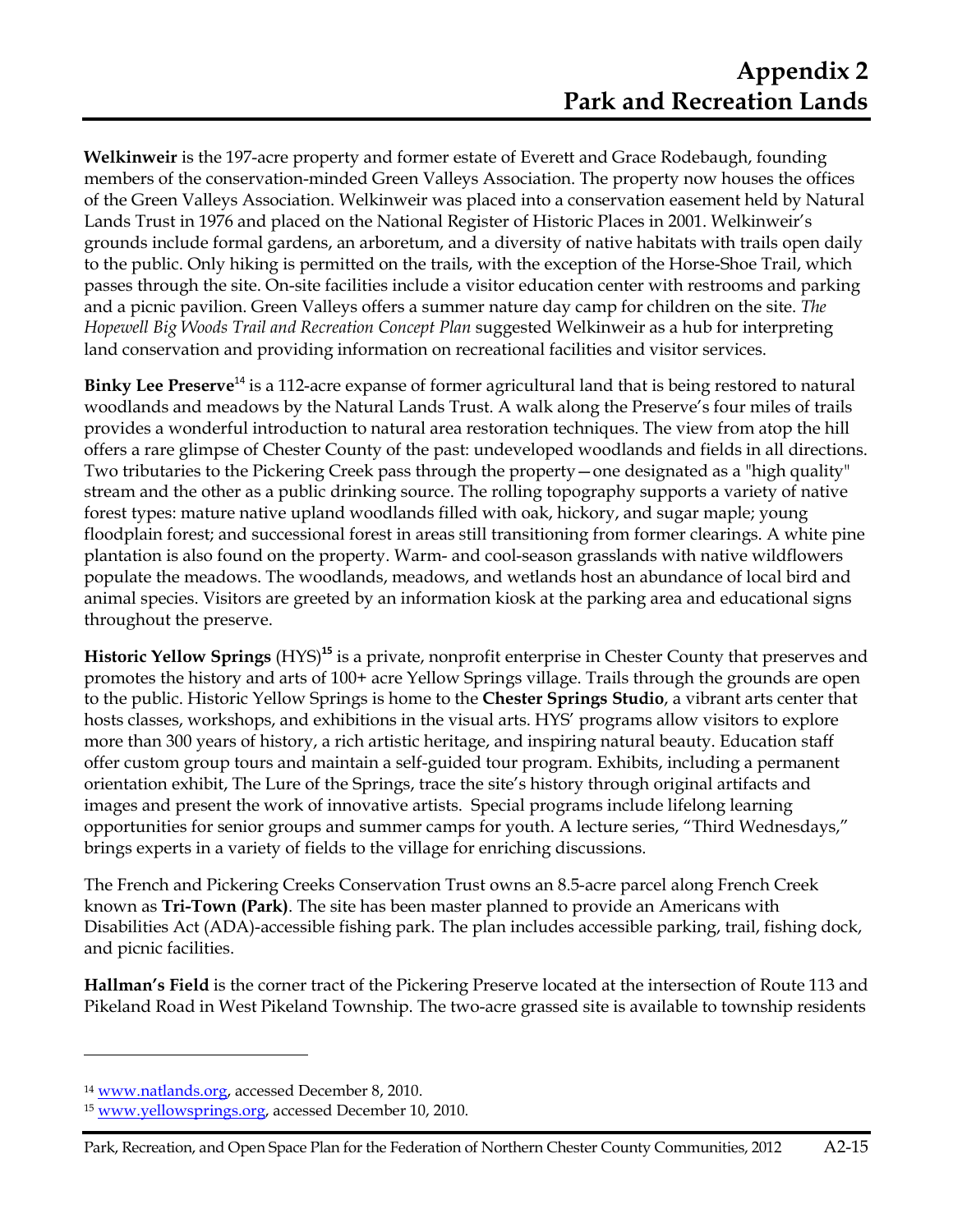through a deed restriction for use as a baseball field. Use of the field can be arranged at Hallman's Store, across Route 113.

The **Wampler Little League Complex** is a 15-acre site owned by the Coventry Little League organization. The complex includes three Little League fields (two with field lighting), one T-ball field, and batting cages for league play. Bleachers, an announcer's box, concession stand, and port-a-johns are available for players and spectators. On game days, the parking demand often exceeds the available number of spaces.

The **Kimberton Fire Company** owns a 16.5-acre site adjacent to the Community Park. The Fire Company uses the site for its annual fair—its longest-running fundraising event. The Fire Company leases a portion of the site to the Kimberton Youth Association, and the township allows use of some adjacent parkland, for its Little League complex. The complex includes three Little League ball fields (all with field lighting), a playground, a concession stand, restrooms, and a storage building.

**Covered Bridge Crossing Playlot** is a 3.2-acre neighborhood park owned by the Covered Bridge Crossing Homeowners Association in East Pikeland Township. The park contains a playground and grass field. The Association also owns a 9.6-acre tract of protected open space land with stream access known as the **Covered Bridge Crossing**.

#### RECREATION LANDS WITH RESTRICTED ACCESS

There are sixteen for-profit recreation businesses and nonprofit recreation organizations with facilities and/or land holdings in the Region, as listed in *Table A2.6* and shown on *Map 8*.

| <b>Facility Name</b>                       | Municipal Location     | Acreage |
|--------------------------------------------|------------------------|---------|
| Longstreth Academy                         | <b>East Coventry</b>   | 33      |
| Water World                                | East Pikeland          | 22      |
| Ludwig's Corner Horse Show Grounds         | West Vincent           | 33      |
| Camp Innabah                               | <b>East Vincent</b>    | 179     |
| Camp Sankanac                              | <b>East Vincent</b>    | 150     |
| Indian Springs Day Camp                    | West Pikeland          | 46      |
| <b>Bellewood Golf Course</b>               | North Coventry         | 175     |
| French Creek Golf Club                     | <b>East Nantmeal</b>   | 168     |
| Kimberton Country Club                     | <b>East Vincent</b>    | 125     |
| Spring Hollow Golf Course                  | <b>East Vincent</b>    | 115     |
| Stone Wall Golf Course                     | East Nantmeal, Warwick | 338     |
| Frontier Archery                           | South Coventry         | 56      |
| Kimberton Fish and Game Club               | East Pikeland          | 32      |
| Elverson Rod and Gun Club                  | Warwick                | 8       |
| Northern Chester County Sportsmen's Club   | Warwick                | 13      |
| <b>Warwick Woods Family Camping Resort</b> | Warwick                | 82      |
| Total                                      |                        | 1,575   |

**Table A2.6: Private Lands with Restricted Access**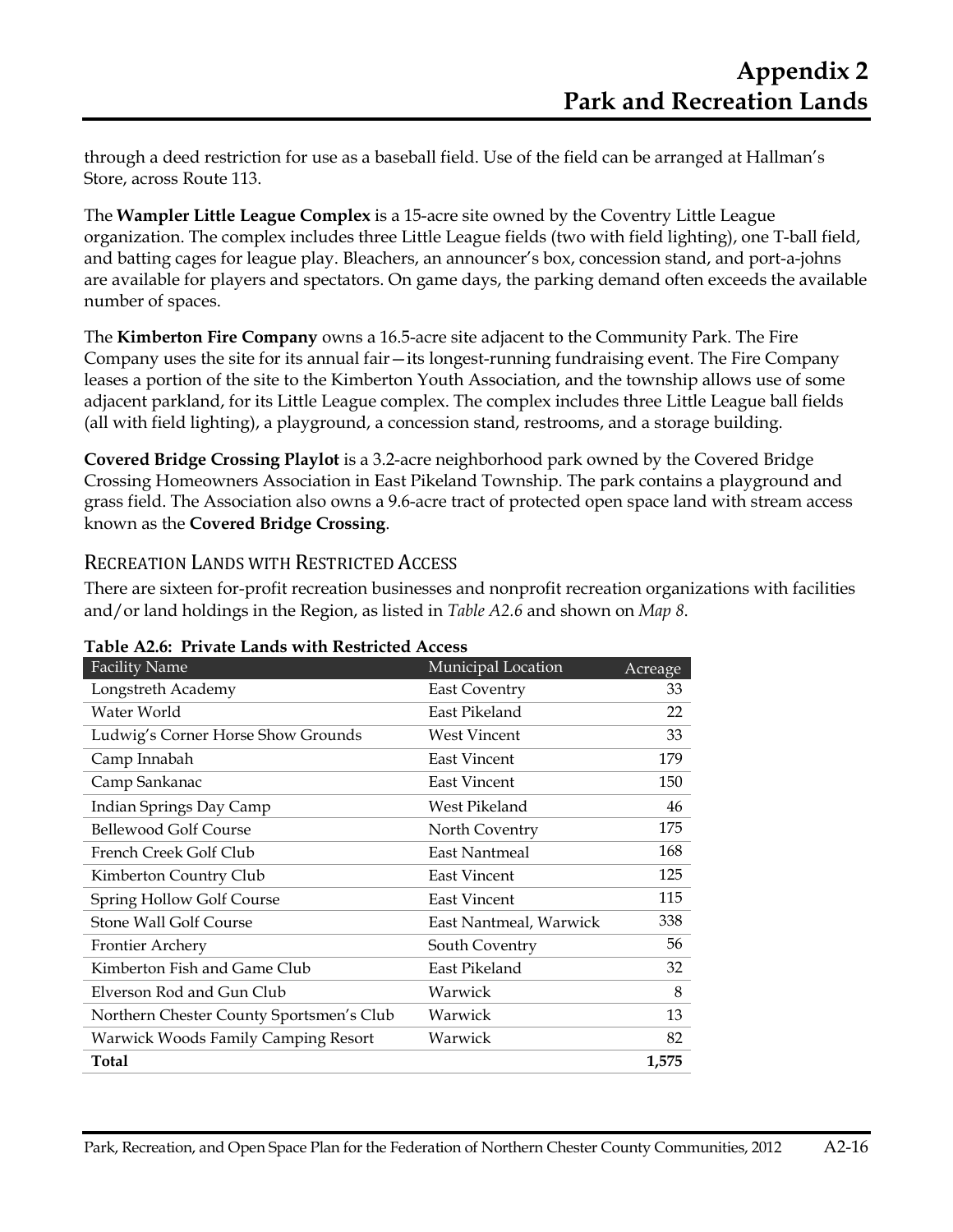**Longstreth Training Academy** is located at 88 Wells Road in East Coventry Township. The academy offers a 4,300-square-foot indoor facility, one artificial turf field, and three grass fields for field hockey training, as well as seasonal clinics for field hockey, softball, and lacrosse. The facilities can be rented for a per hour fee.

Located nearby in Pottstown, the **422 SportsPlex** provides indoor sports classes, leagues, and camps for fees, as well as rental of its indoor sporting facilities for recreational use. It offers two domed turf fields for soccer, field hockey, and lacrosse; two standard inline hockey rinks with professional-style dasher boards; a basketball/volleyball court; batting cages; and a party room.

**Water World** is a commercial water park occupying six acres of a 22.2-acre tract along Route 724 in East Pikeland Township. The facility includes a half-million-gallon Olympic-sized pool with a separate area for two water slides and a rope swing, a "kiddy" pool, pavilions with shaded areas, a bathhouse, and a snack bar. The facility is open seasonally at daily rates and for seasonal membership.<sup>16</sup>

**Ludwig's Corner Horse Show Association** owns and manages a 33-acre property along Route 100 in West Vincent Township. Organized in 1943 by a group of area residents, the Association has successfully hosted an annual horse show and country fair to bring together lovers of horses and the countryside to aid various community activities and organizations with open space missions. The Association has also leased the site to the Glenmoore Eagle Youth Association (GEYA) for spring and fall soccer seasons.

Founded in 1929 and comprised of 179 acres of meadows and woodlands in East Vincent Township, **Camp Innabah**, is one of the oldest church-affiliated camps in the Mid-Atlantic Region, and is owned and operated by the Eastern Pennsylvania Conference of the United Methodist Church. The name "Innabah" was given by the Navajo People to the daughter of Rees J. Frescoln, the man who donated the original \$5,000 to purchase the property. Innabah translates to "The Great Spirit Be With You Always." Innabah is not only a summer camp, but also a year-round retreat facility available to all types of church and faith-based guest groups. Indoor facilities include four lodges, the farmhouse, several unheated cabins and Adirondack Shelters, and a gymnasium. Outdoor facilities include two picnic areas, a swimming pool, an archery field, two playgrounds, and two pavilions. All facilities are available to the public for fee-based use.<sup>17</sup>

Similarly, **Camp Sankanac** operates as a ministry of Bible-Centered Ministries International. The 150 acre property adjacent to Camp Innabah was purchased in 1941 for the development of a year-round camp. Its facilities include two retreat lodges, two cabins, a swimming pool, a boating area along French Creek, a maintenance building, and a year-round residence for camp staff. Its "professionalgrade" 18-hole disc-golf (Frisbee®) course is available to the public by arrangement. The 74-par course travels through the entire camp and has various terrains and obstacles.<sup>18</sup>

<u>.</u>

<sup>16</sup> www.waterworldrec.com, accessed December 3, 2010.

<sup>17</sup> www.innabah.org, accessed December 1, 2010.

<sup>18</sup> www.campsankanac.org, accessed December 3, 2010.

Park, Recreation, and Open Space Plan for the Federation of Northern Chester County Communities, 2012 A2-17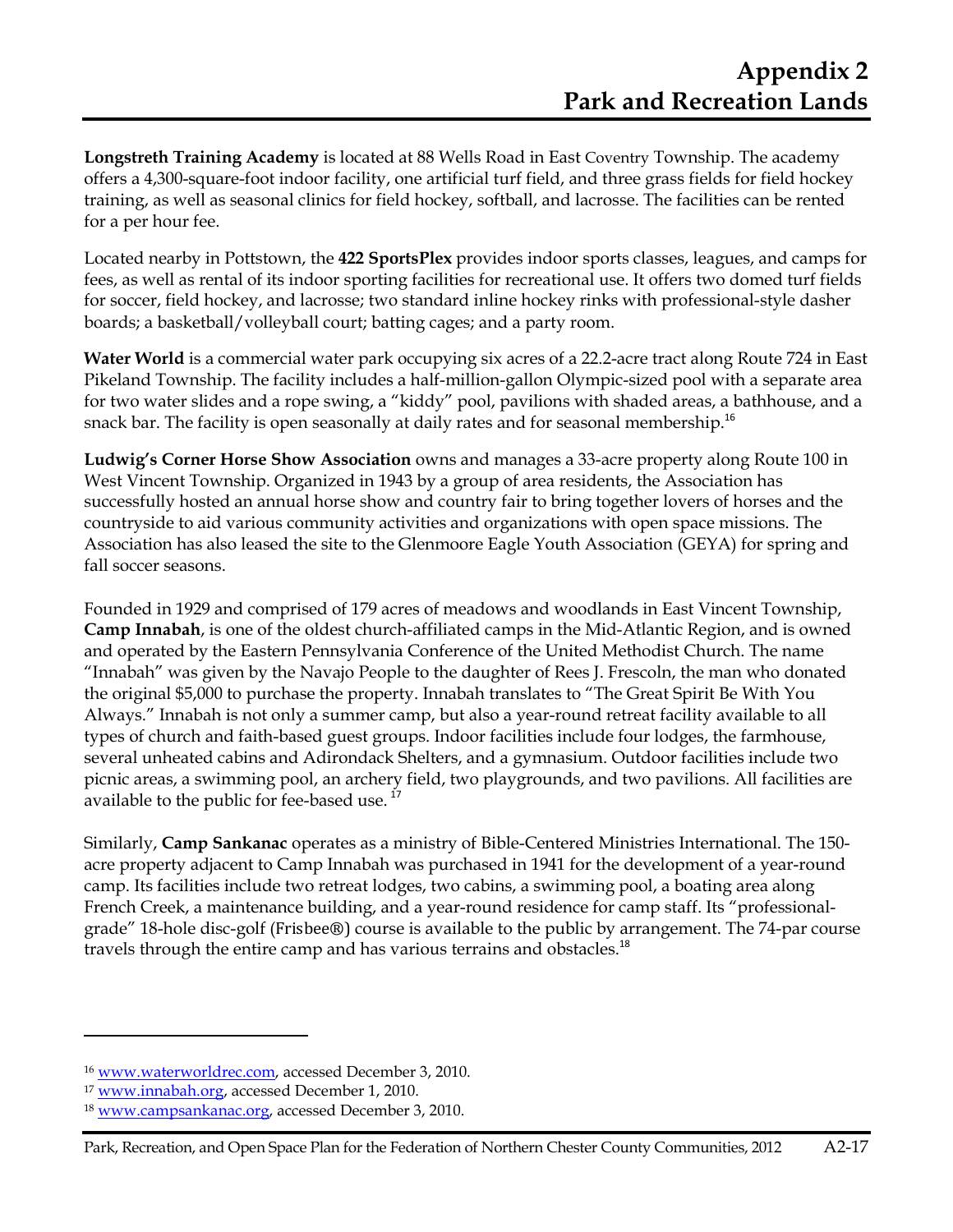**Indian Springs Day Camp** is located on 46 acres of rolling countryside in West Pikeland Township. The camp offers boys and girls ages 3-14 a variety of recreation, fitness, and learning experiences. Campers enjoy hiking, fishing, and boating on the three-acre lake; horseback riding; and pool swimming. The camp has multiple courts for basketball, GaGa (a form of dodgeball), volleyball or Newcomb (a variation on volleyball), kickball, and street hockey as well as ball fields and soccer fields. Its climbing wall, zipline, batting cage, and pool slide are also popular attractions. Arts and crafts, nature programs, and dodge ball are enjoyed in a large two-story barn. The camp's trails connect to the adjacent Charlestown Township trail system. The camp can also be rented and catered for private picnics.<sup>19</sup>

There are f**ive private golf courses** in the Region:

- Bellewood Golf Course in North Coventry Township.
- French Creek Golf Club in East Nantmeal Township.
- Kimberton Country Club in East Vincent Township.
- Spring Hollow Golf Course in East Vincent Township.
- Stone Wall Golf Course in East Nantmeal and Warwick Townships.

Residents of the region also have nearby access to the Limerick Golf Club, the Turtle Creek Golf Course, and the Waltz Golf Farm, offering two mini-golf courses, a Par 3 course, batting cages, and a driving range, across the river in Montgomery County.

The region is home to **four sportsmen's clubs** and their properties:

- The Elverson Rod and Gun Club owns an 8-acre tract in Warwick Township.
- Frontier Archery owns a 56.4-acre tract in South Coventry Township.
- The Kimberton Fish and Game Club owns a 31.6-acre tract in East Pikeland Township.
- The Northern Chester County Sportsmen's Club owns a 13-acre tract between Crow's Nest Preserve and French Creek State Park in Warwick Township.

There is one private campground in the Region. The **Warwick Woods Family Camping Resort** offers 220 large, secluded campsites for trailers, motorhomes, pop-ups, and tents, spread out over 82 acres, located along Trythall Road. Each campsite has a picnic table and fire ring. Water, electric, and sewer hookups are available. Hiking, biking, and exploring are available on-site and along the Horse-Shoe Trail, which runs through the campground. The resort has both an Olympic-sized pool and a kiddy pool. Its fishing pond is about an acre in size and is stocked with fish throughout the season. Bass, trout, catfish, bluegill, and several other varieties of fish are found in the pond. Several facilities for outdoor games including basketball, volleyball, shuffleboard, horseshoes, and badminton are available, as well as two playgrounds.<sup>20</sup>

## INDOOR RECREATION CENTERS

l

<sup>19</sup> www.indianspringsdaycamp.com, accessed December 15, 2010.

<sup>&</sup>lt;sup>20</sup> www.warwickwoods.com, accessed December 3, 2010.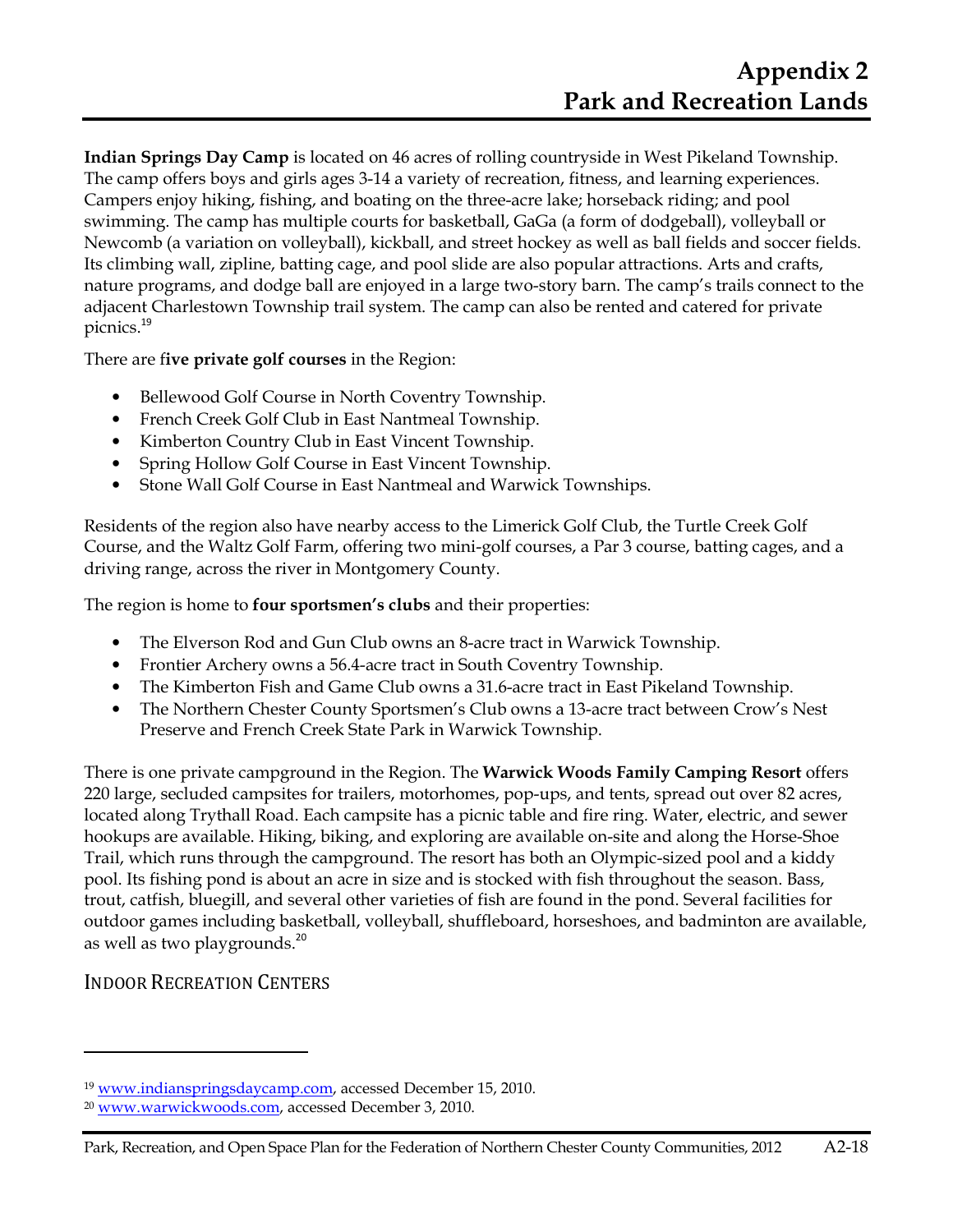There are no public or private indoor recreation or community centers in Northern Chester County. Four facilities of this type are available just outside the region. The Phoenixville YMCA and Pottstown YMCA are branch facilities of the Freedom Valley YMCA organization. The Upper Perkiomen Branch in East Greenville Township, Montgomery County, has an outdoor pool complex; members of the Pottstown Branch may use the complex. Other Freedom Valley Branches are located in Audubon and Spring Valley.The Lionville Community YMCA is located just east of Downingtown High School East along Route 113.

Interviews found that the Freedom Valley YMCA's feasibility study for establishing a YM/YWCA in Northern Chester County research found an insufficient support for such a facility. The Ludwig's Corner master site plan reserves a footprint for a future YM/YWCA should conditions change and Freedom Valley or other organization determine it feasible to construct and operate a facility here.

## ANALYSIS OF PARKLAND

### AMOUNT OF PARKLAND LAND

Lands developed or reserved for recreation use in Northern Chester County total 8,694 acres. The majority of this land, 5,626 acres, is currently available for public recreation use and 2,593 acres are county or locally owned.

Lands owned by federal, state, and county agencies offer 12,025 acres of protected open space accessible from the Region. More than 4,245 acres lie within the region alone. These lands are rich in history, natural scenic beauty, and outdoor recreation opportunities, ranging from hiking, biking, and horseback riding to camping, boating, fishing, swimming, hunting, and winter activities.

The nine townships collectively own or hold easement to 1,786 acres of protected open space for public recreational use. There are 11 township-owned parks on a total of 208.7 acres, developed in whole or part for active recreation. There are 12 sites, largely township-owned, on 1,161.7 acres dedicated to passive recreation; nearly all of the sites offer trails. There are 13 township-owned sites on 415.5 acres held in reserve for future parkland development.

There are eight public school facilities with on-site recreation facilities and other undeveloped districtowned lands, on a total of 395.9 acres.

There are 26 privately-owned recreation sites. Six are available to the public for free passive recreation use and three are private sites owned by nonprofit community recreation organizations; these lands total 1,071 acres. The remaining 1,575 acres of private recreation lands are owned by commercial entities, nonprofits, or private clubs that require membership or service fees.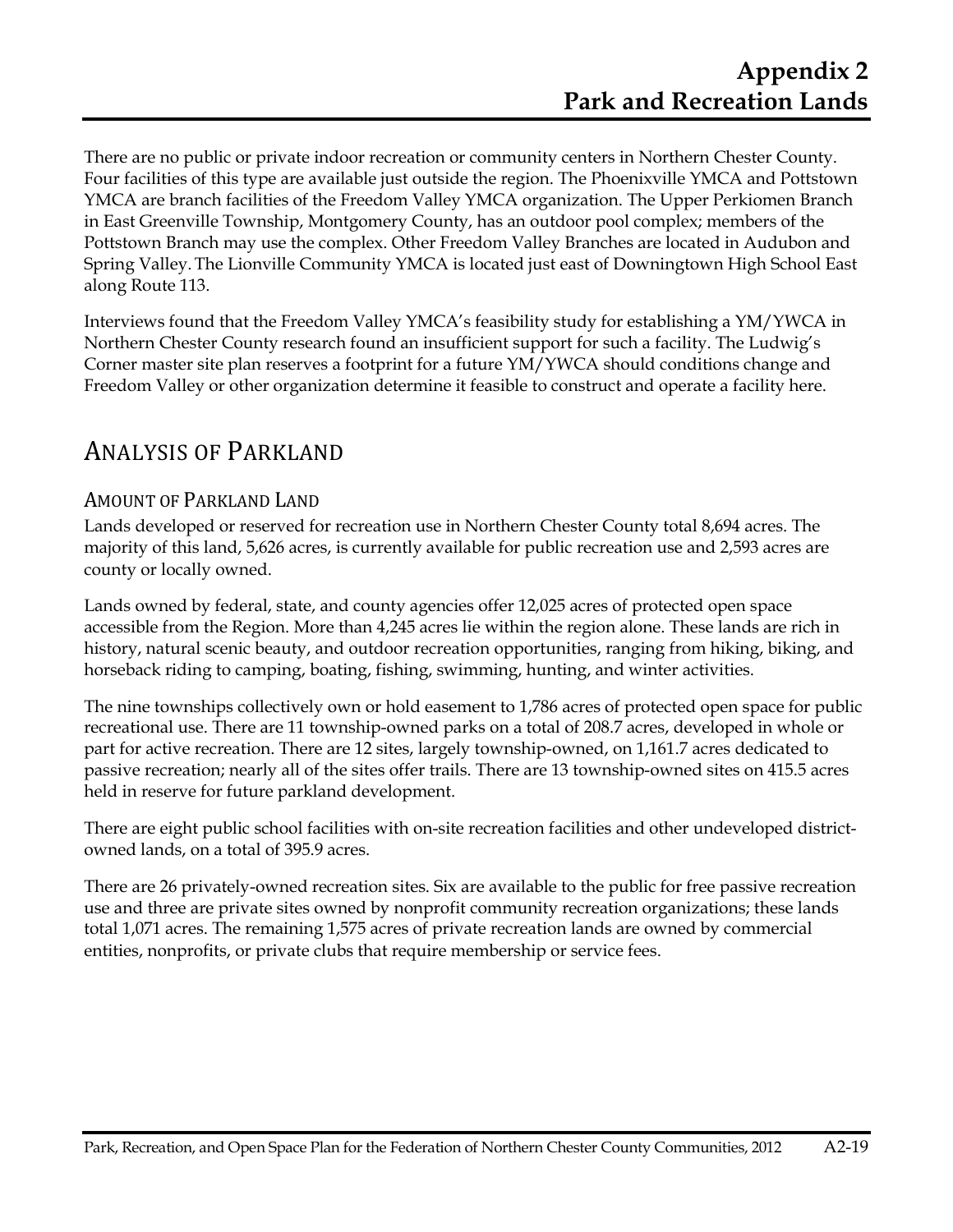## CONVENTIONAL PARKLAND ANALYSIS

Many communities use a population-based standard, interpreted from the Parks, Recreation, Open Space and Greenway Guidelines published by the National Recreation and Park Association in 1983, to measure their parkland needs. From the detailed classification of park types, each with its own function, these communities inferred a universal 10.5 acres of developed parkland per 1,000 residents as the recommended standard.

This analysis applied to Northern Chester County results in a deficiency of 252.3 acres for the 2010 population. If all the undeveloped land in holding for public parks was developed and there was no additional increase in population, the region would have a surplus of 163.1 acres. Even with projected population growth through 2030, there is likely to be surplus parkland.

However, this analysis is simply a land acreage calculation and does not account for the development of parkland for recreational use, i.e. the availability and types of recreational facilities provided in the parks, and their match to residents' needs. This requires a local analysis of residents' needs and comparison to available parkland and acquisition rates. An analysis of municipal mandatory dedication of parkland is reported in Appendix 8. A detailed sports field level of service analysis has been prepared and is reported in Appendix 9.

|                                                                                                             | 2010<br>Acreage | Population | Current<br>Parkland<br>Acres per<br>1,000<br>Residents | Parkland Acres<br>at 10.5 Acres<br>per 1,000<br>Residents | Surplus $(+)$ /<br>Deficiency (-) |
|-------------------------------------------------------------------------------------------------------------|-----------------|------------|--------------------------------------------------------|-----------------------------------------------------------|-----------------------------------|
| Developed local public parkland                                                                             | 208.7           | 43,907     | 4.8                                                    | 461.0                                                     | $-252.3$                          |
| If all undeveloped public                                                                                   |                 |            |                                                        |                                                           |                                   |
| parkland were developed (no                                                                                 |                 |            |                                                        |                                                           |                                   |
| change in population)                                                                                       | 624.1           | 43,907     | 14.2                                                   | 461.0                                                     | 163.1                             |
| If all undeveloped public                                                                                   |                 |            |                                                        |                                                           |                                   |
| parkland were developed                                                                                     |                 |            |                                                        |                                                           |                                   |
| (projected 2020 population)                                                                                 | 624.1           | 48,860     | 12.8                                                   | 513.0                                                     | 111.1                             |
| If all undeveloped public                                                                                   |                 |            |                                                        |                                                           |                                   |
| parkland were developed                                                                                     |                 |            |                                                        |                                                           |                                   |
| (projected 2030 population)                                                                                 | 624.1           | 53,100     | 11.8                                                   | 557.6                                                     | 66.6                              |
| Source: U.S. Census Bureau, 2010 Census; DVRPC, 2020 and 2030 population projections; Gannett Fleming, Inc. |                 |            |                                                        |                                                           |                                   |

A composite level of service analysis is presented in Appendix 10.

## LOCATION AND SIZE OF MUNICIPAL PARKLAND AND SCHOOL SITES

Most of the municipal parkland for active recreation is located within or adjacent to the most intensively developed areas of the region, where large concentrations of the population reside. Towpath Park, Kenilworth Park, River Bend Park, and Riverside Park lie along the Route 724/New Schuylkill Road corridor. Kimberton Community Park is located along Route 113.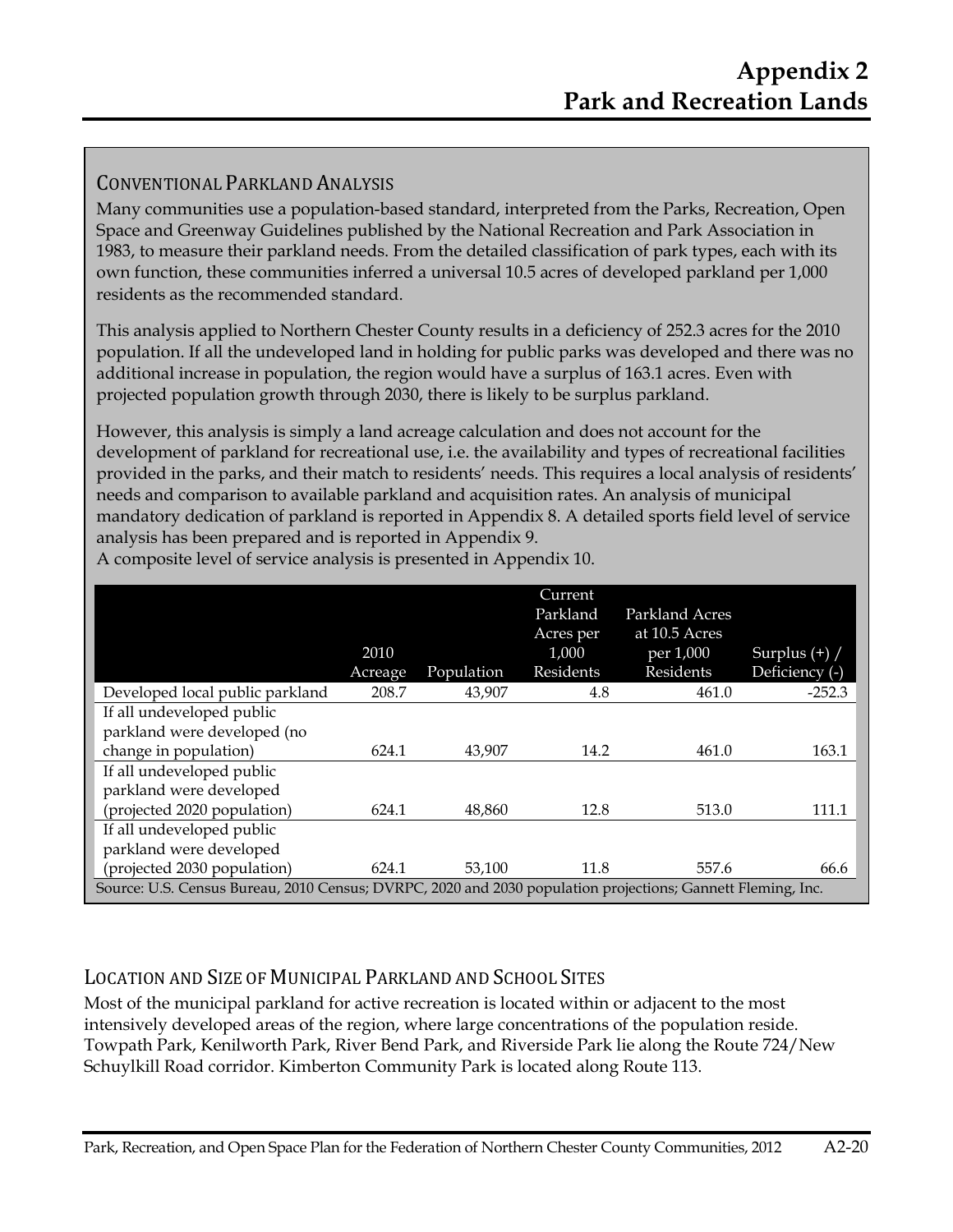Connie Batdorf Park lies within the urbanized area defined by the U.S. Census Bureau and Andrew Evans Park and Community Park on the Ridge lie adjacent to the urbanized area. Both are sited along major travel routes to aid their accessibility within these somewhat more rural municipalities. Pickering Grove and Pine Creek Park were sited by their original owners in proximity to Route 113. Township parks for active recreation range in size from 1.5 acres (Riverside Park) to 71 acres (Pine Creek Park). Removing these two extremes, the average park size for the remaining parks is 15 acres.

Overall, parks are located in the more densely populated areas of the region, yet, development densities are relatively low and few sidewalk systems or alternative bicycle/ pedestrian pathways are in place to enable safe, non-motorized travel to the parks. As a result, the parks are recreational destinations that require park visitors to drive to and from the park and thus require some portion of the site to be used for parking. Exceptions include Riverside and Kenilworth Parks in North Coventry.

Parkland for passive recreation, and those parks that offer both active and passive recreational opportunities, have been sited to take advantage of the resources that support nature-based recreation. Those lands along the Schuylkill River also happen to lie in close proximity to the most concentrated residential areas. River Bend, Riverside, and Towpath parks all feature views of the river; Riverside and Towpath offer direct access for boating and fishing. The Ellis Woods Park lies along Pigeon Creek. Pickering Creek flows through Pickering Grove. Coventry Woods and Woody's Woods feature large expanses of wooded hilltops; Pigeon Creek also passes through Coventry Woods.

Notably, there is no municipal parkland along French Creek, the region's central waterway. Warwick County Park is located here and features a largely natural landscape, and the Tri-Town Park will soon offer universal public access to the creek. The French Creek Trail is planned along the waterway, including 98.7 acres owned by East Pikeland Township, but the trail is still several years from formal completion; some segments and loop trail routes along the creek are informally used today.

Lands for passive recreation range in size from one acre (French Creek – Tract A, Pickering Preserve B) to more than 500 acres (Coventry Woods). Removing these extremes, the average park size for the remaining parks is 42 acres. While the natural resources (and parcel boundaries) drive the location and size of these lands, a portion of the parkland must again be reserved for parking to accommodate the only reasonable access to the parks.

Like the existing active recreation parks, most parcels owned for future municipal parkland are also located in proximity to concentrations of development. In fact, all but the Pew Tract are located in the eastern riverfront municipalities less than a mile from the Route 724/New Schuylkill Road corridor six on the riverside and four with riverfront access. The Faulk and Heyser tracts front the highway corridor and the river. The future Snyder Avenue Park will have direct access from the highway.

The Wade Tract and Parker Ford Tavern are clustered in the village of Parker Ford. The Pennhurst Tract nearly spans the distance between Route 724 and the Schuylkill River. The Bryton Avenue Park and Riverside Avenue Playlot were sited to serve older neighborhoods of South Pottstown. Hanover Meadows and Bickel Run Park will be accessible from South Hanover Street. The Pew Tract at Trythall Road along Route 23 in Warwick Township is the only site not located near a residential cluster.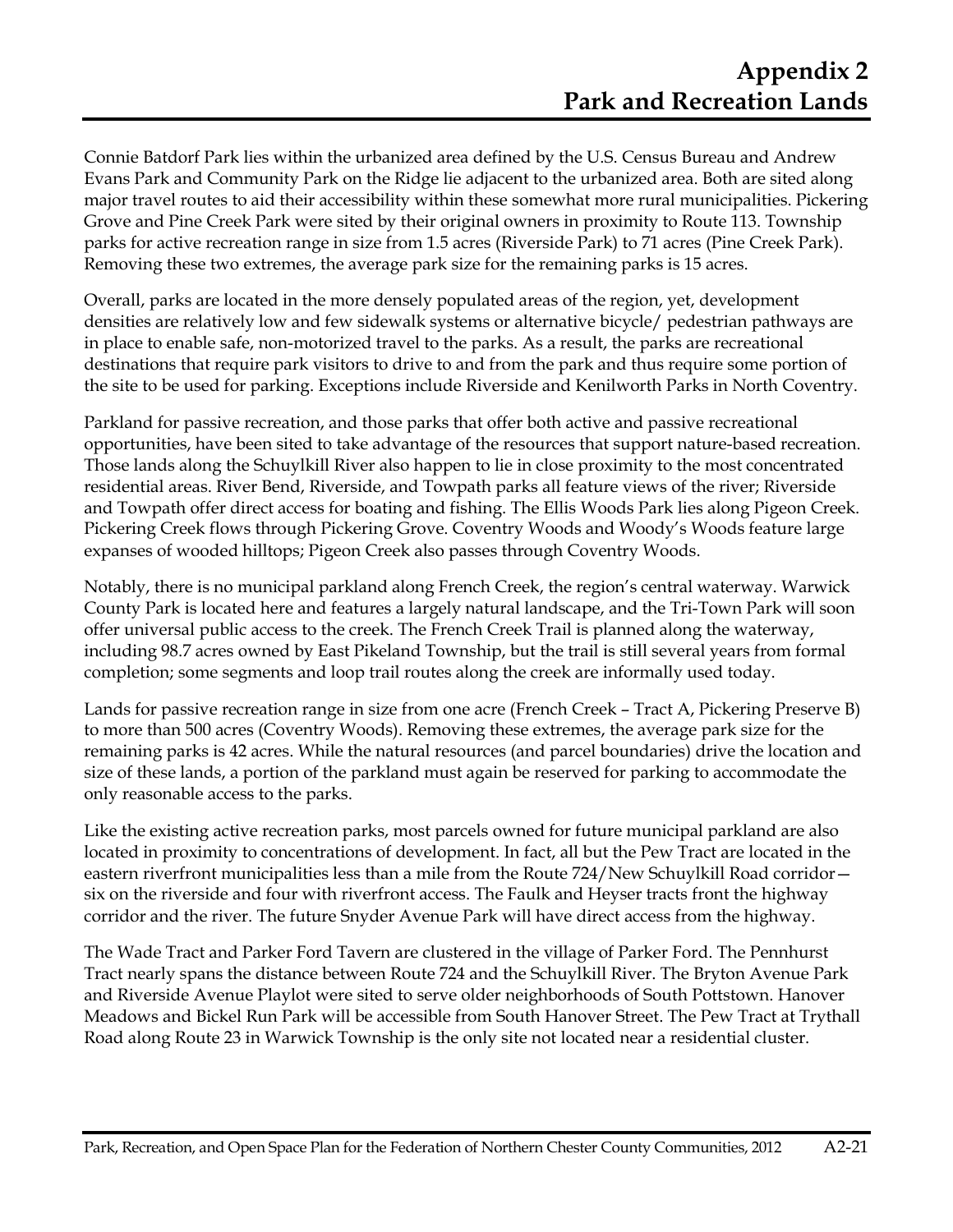Lands in holding for future parkland range in size from one acre (Bryton Avenue Park, Riverside Avenue Playlot, and Town Square Property) to 93 acres (Pew Tract). Removing these extremes, the average park size for the remaining parks is 33 acres.

Due to their common interest in serving residents with close-to-home facilities, schools and parks (or future parklands) exist relatively close to one another in several urbanized locations. Hanover Meadows and Bickel Run Park are nearly adjacent to the North Coventry Elementary School. A site adjacent to the East Coventry Elementary School is used by soccer, football, and lacrosse leagues. The Reiff Tract lies adjacent to the Vincent Elementary School; a trail is envisioned to connect to the nearby Community Park on the Ridge.

Warwick County Park and protected open space adjoin French Creek Elementary School. Connie Batdorf Park lies less than a mile, though across busy Route 23, from the OJR middle school/high school campus. Only the West Vincent Elementary School has no land for future parkland in its immediate vicinity.

The Owen J. Roberts School District also holds lands in reserve for future facilities. Two tracts (or tract clusters) are located along Route 100. The Kutz-Painter Tract lies nearly adjacent to the current middle school/high school campus just east of Route 100. The Bealer Tract lies farther north between Bealer Road and Pigeon Creek. A third tract lies just east of Route 724 along Pennhurst Road not far from the Pennhurst tracts owned by East Vincent Township. Finally, a pair of parcels totaling 52 acres adjacent to the East Coventry Elementary was approved for purchase in early 2011.

### ADDITIONAL PARKLAND AVAILABILITY AND SUITABILITY

The Region holds more than 400 acres of land in 13 tracts for future parkland development. Of the 13 sites in holding as future parkland, only the Snyder Avenue Park has been master-planned as a multiuse park with active and passive facilities. The Parker Tavern and Wade Tract are envisioned as complementary sites to the Schuylkill River Trailhead at the Parker House, though no detailed planning has occurred. The Heyser Tract has been proposed as a baseball field for the Norchester Baseball League and soccer fields for Vincent United Futbol Club; concept sketches have been prepared. The Pennhurst Tract had a preliminary engineering evaluation that indicated a few fields could be sited on the land without negative impact to the natural resources corridor. Other sites have had minimal discussion of future development.

As the Region continues to grow, so will the need for parkland and likely the region's desire to protect open space for environmental and scenic quality. Currently, 32,557 acres or 45 percent of the region remains in agricultural, forest, or vacant use as defined by the Chester County assessment data. Portions of this total area are already protected and are not intended to be developed for recreational uses. Of the remainder, only certain lands are appropriate for future parkland, given that land requirements for active and passive recreation uses vary and the costs of site modification to meet these requirements can be significant.

The primary factor for active recreation parkland is adequate flat land for fields, however, other features and conditions are relevant in determining the value of a site as new park land. Its location and accessibility influences its convenience and use by residents. Its size and configuration affects the number, arrangement, and orientation of facilities. The presence of floodplains, wetlands, and other environmental features determines how much of the site can be developed. Access to water and sewer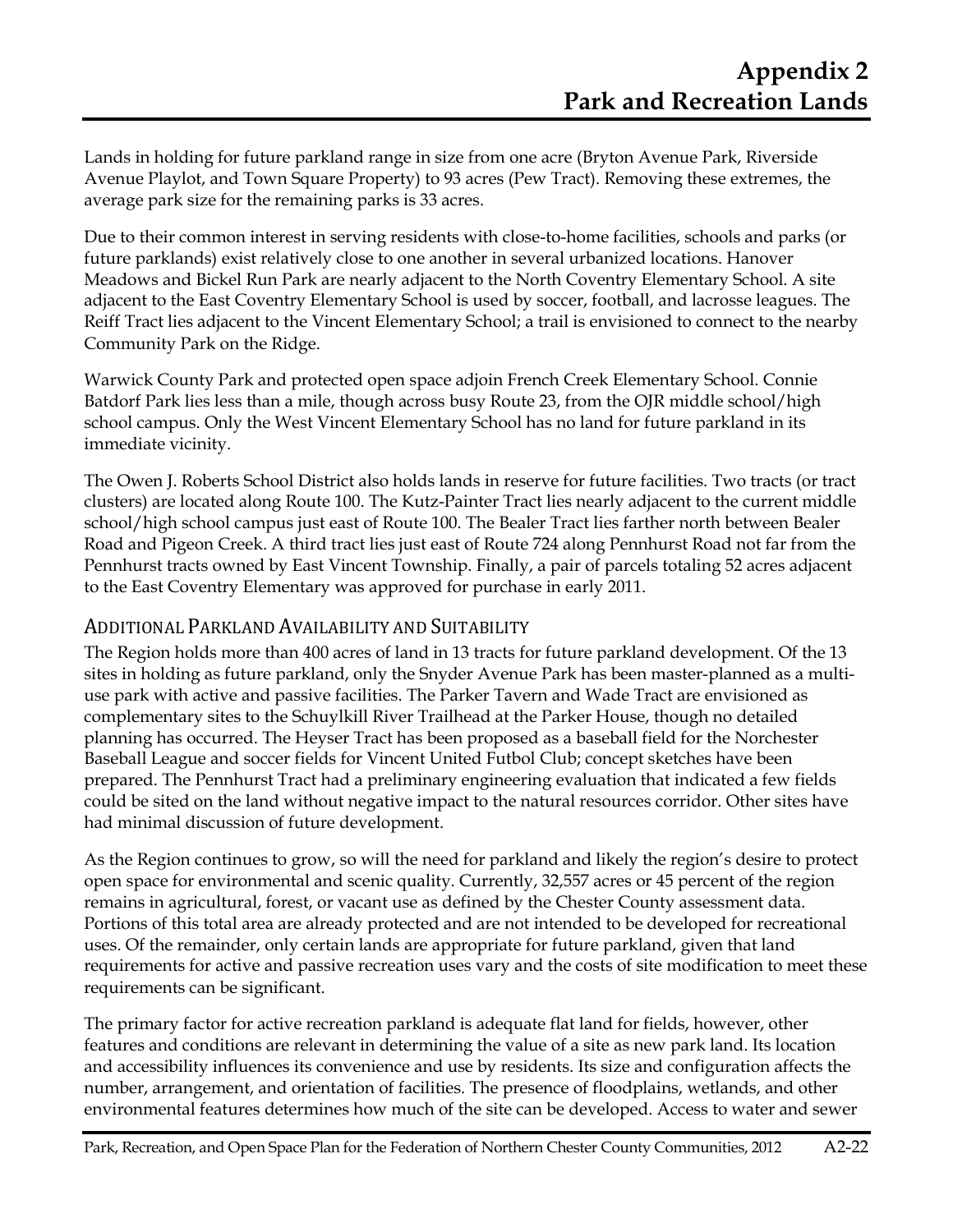facilities may also be considered if permanent comfort facilities are desired. Such would suggest examining the Route 100, 113, and 724 corridors for needed large parks and sports complexes.

These criteria should be applied to all lands considered for active parkland, whether acquired through fee-simple purchase, mandatory dedication, or donation. They may also be used as screening criteria to identify parcels of potential value as future parkland for acquisition and landbanking until needed. A simple analysis of agricultural or vacant parcels of 50 acres or more with less than 5 percent slope on 75 percent of the tract was used to identify potential parcels that could accommodate multiple flat or diamond fields. This analysis identified 103 parcels in the Region. Parcels that meet these criteria were found in every municipality.

Passive recreation parkland typically has no site requirements, since the resource or resources to be protected drive the location, size, and configuration of the site. However, some of the same site conditions, such as location, access, and proximity to other recreation and open space lands, are relevant to user convenience of passive parkland. Therefore, even sites considered for passive recreational use should be evaluated by these criteria prior to acquisition.

# FINDINGS

## PARKLAND AVAILABILITY

- 1. Lands developed, available or reserved for recreation use in Northern Chester County total 8,694 acres. Nearly two-thirds of this land, 5,626acres, is currently available for public recreation use and nearly one-third, 2,593 acres, is municipally-owned or locally-eased properties.
- 2. There are 11 township-owned parks on a total of 208.7 acres, developed in whole or part for active recreation; the average size is 15 acres. There are 11 sites, largely township-owned, on 1,161.7 acres dedicated to passive recreation; nearly all of the sites offer trails. There are 13 township-owned sites on 415.4 acres held in reserve for future parkland development; the average size is 42 acres.
- 3. Large public landscapes owned by federal, state, and county agencies offer more than 4,200 acres of protected open space with abundant passive recreation opportunities. These lands are rich in history, natural scenic beauty, and outdoor recreation opportunities, ranging from hiking, biking, and horseback riding to camping, boating, fishing, swimming, hunting, and winter activities. They host unique natural and cultural resources significant to local, state, and national history. The *Hopewell Big Woods Trails and Recreation Concept Plan* identifies various opportunities to improve, enhance or expand physical and knowledge-based linkages among these landscapes.
- 4. Public schools in the Region make their recreational facilities available for community recreation programs**.** There are eight public school facilities with on-site recreation facilities as well as three undeveloped or other district-owned tracts, on a total of 395.9 acres. The six private schools generally limit the use of their recreational facilities to their student populations.
- 5. There are 26 privately-owned recreation sites on 2,644 acres, including 1,071 acres with limited public access. Lands with public access include nature preserves, sports league ballfields, and